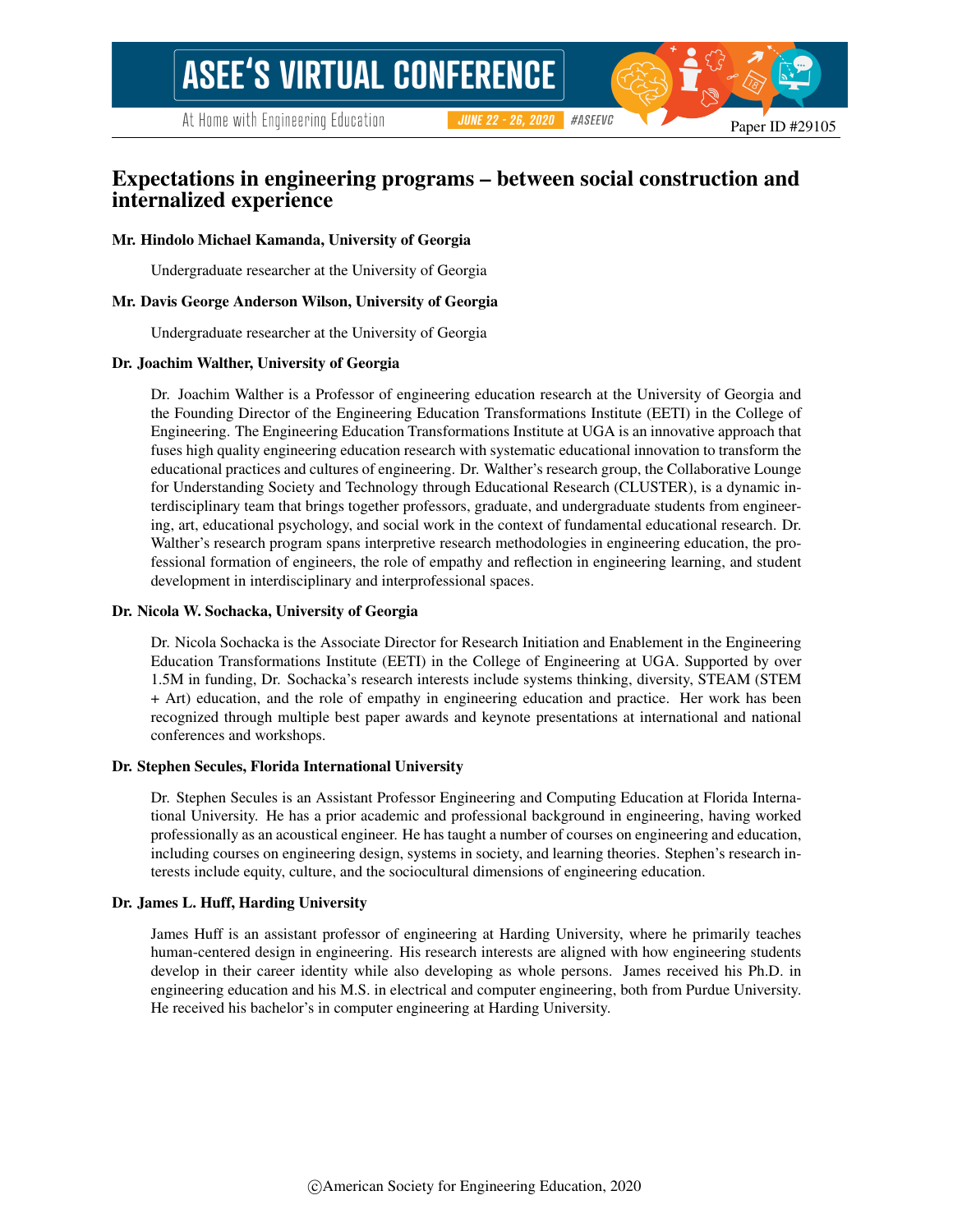# **Expectations in engineering programs – between social construction and internalized experience**

# **Abstract:**

Prior research established that expectations play a significant role in students' educational experiences. Academic and non-academic expectations can contribute to students' stress and anxiety, and have been shown to impact achievement and retention. This study uses ethnographic methods to investigate how expectations are socially constructed in engineering programs and how students' come to internalize these expectations. Data was collected in ten focus groups with a total of 38 participants at two universities with different institutional characteristics. The qualitative analysis drew on constant comparative methods and proceeded from topic coding of sources of expectations to interpretive coding of mechanisms in which students internalized experiences. More specifically, sources of expectations were identified as *academics, superiors, peers, extra-curricular,* and from *outside the major.* The rich account of students livedexperiences show a complex interplay of expectations from multiple sources. The mechanisms of *compounding, conflicting,* and *triangulating* expectations show that the interactions of expectations can amplify their emotional impacts on students. The results indicate that students judge their own performance or belonging in engineering relative to the systemic functioning of expectations. For educators, this insight has profound implications on how we communicate performance standards without inadvertently reinforcing social performance expectations that can contribute to problematic cultural features of engineering learning environments.

# **Introduction**

In the broader discourse around student diversity and retention [1-4], prior studies examine students' experiences around academic and non-academic pressures [5, 6] and stress [7, 8]. These studies recognize the range and extent of expectations on engineering students as increasingly relevant for student achievement [9, 10] and retention [11], with a particular focus on the impacts on underrepresented groups in engineering [12, 13]. A related strand of the engineering education discourse examines cultural influences and pressures on students' experiences and their professional socialization within the overall context of engineering programs [14, 15].

In examining the individual impacts of some of these pressures on students, emerging work has begun to explore students' experiences of shame [16-18]. More specifically, Huff, et al. [17] conceptualize "professional shame to be a painful emotional state that occurs when one perceives themselves to have failed to meet socially constructed expectations or standards that are relevant to their identity in a professional domain".

The study reported here is the first part of a larger inquiry of shame experiences in engineering programs and how these may play a role in the professional socialization of our students. More specifically, an understanding of shame experiences and student responses can shed light on the collective social construction of expectations and social norms in engineering. To lay the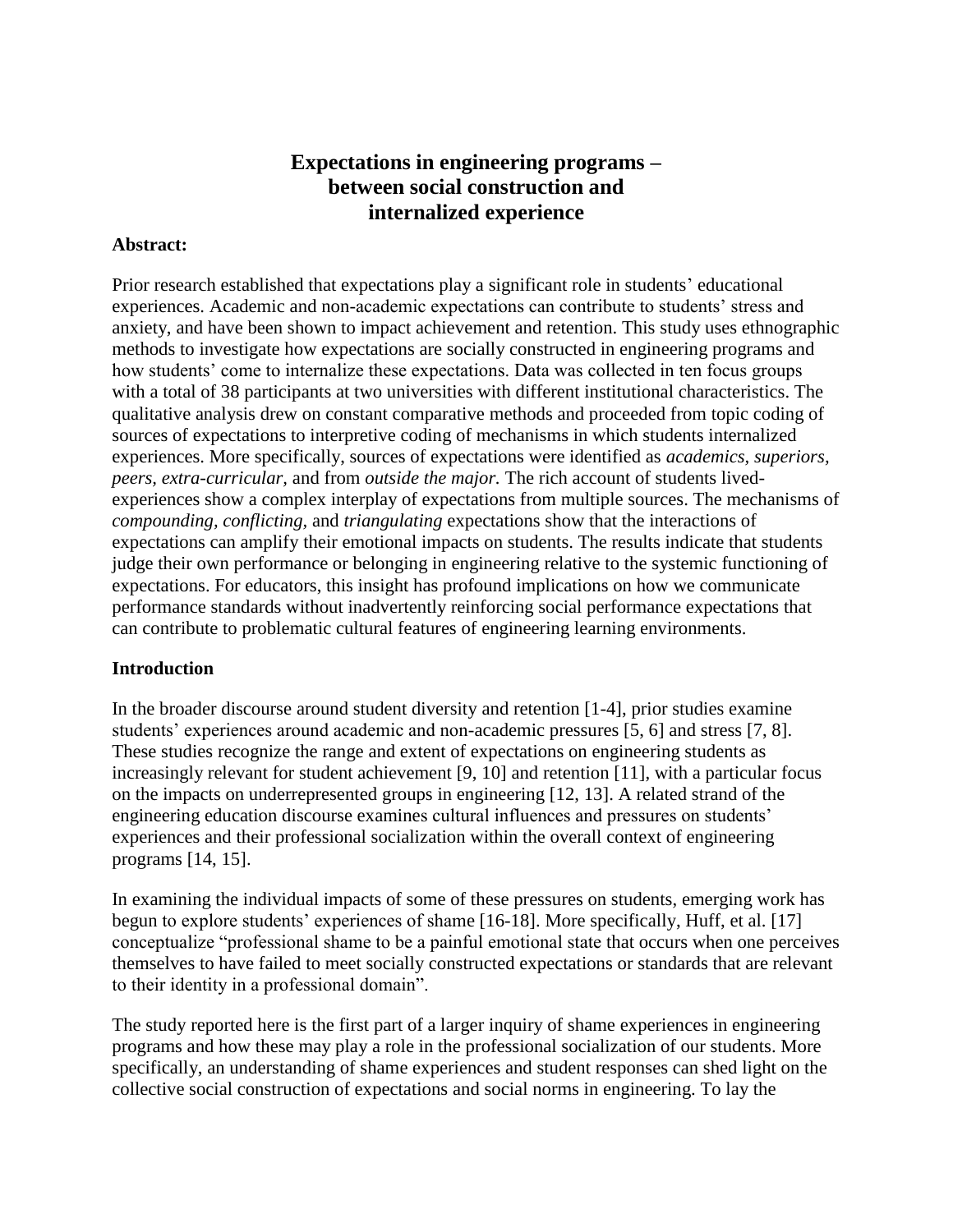foundation for the study of shame in engineering, this inquiry uses focus groups with an ethnographic orientation towards the broader cultural context to explore the social construction of expectations that may constitute sources of shame for students. While stated academic performance standards play a role in students' experience, we defined expectations more broadly as the implicitly assumed or explicitly stated markers of success and belonging in an engineering program. The qualitative analysis of the focus group data uncovered categories for sources of expectations and distinct patterns in the ways in which students' come to internalize these expectations. These findings provide the foundation for examining students' shame responses to not meeting those expectations, a consideration that is beyond the scope of this article and the focus of future work.

# **Literature Review: Expectations and Their Impacts on Students**

A growing strand of scholarly dialogue in higher education explores connections between students' emotional experiences with pressures and stress, and student achievement and retention. Relevant studies identify general academic pressures including parental expectations, grades, test taking, time pressures, and future plans [19] as well as those unique to engineering students, such as family pressure to study the major [20]. Some studies specifically focus on student stress [21, 22] and impacts on students' mental health [19, 23].

Students often experience anxiety due to the stress of these expectations as well as fear of failure to fulfill them [24]. In the context of a study of psychological distress in college students, Bottesi, et al. [25] found that anxiety and intolerance of uncertainty can lead to negative beliefs and outcomes expectations that can affect student performance [see also: 26]. A study of engineering students [20] found that low stress levels and positive outcome expectations increased students' self-efficacy, a factor that, in turn, significantly predicted academic achievement. Related studies identified stress as a key predictor for low student engagement and persistence [27] as even students with high ability in science often leave STEM majors due to significant accompanying pressure and accompanying physical and psychological distress [28, 29].

Minority students can be disproportionately impacted by such emotional experiences due to their socio-demographic characteristics [30-32] in conjunction with their academic environments [10, 33]. As such, minority students may be more vulnerable to negative emotional experiences such as loneliness [34, 35] and low self-esteem [33], as well as negative outcomes such as decreased academic achievement [36] and attrition [11], although these outcomes are certainly not unique to minorities. Negative emotions can also diminish student motivation which may impair learning strategies and student outcome [37].

The complex interplay of emotions and behaviors is especially applicable to engineering, a field in which students' self-perception, behaviors and performances are often shaped by the context of their academic environments [38]. Prior research identifies a range of emotional experiences as vital in both social [34] and academic [22, 36] contexts. More specifically, students appear to have perceptions about themselves and their environments [39] which are subsequently informed by their experiences in those environments [40, 41]. The environments are in turn guided by a set of academic and non-academic expectations [5, 6, 42] that inform the social and professional formation of students [43]. Some of these broader cultural dimensions of expectations for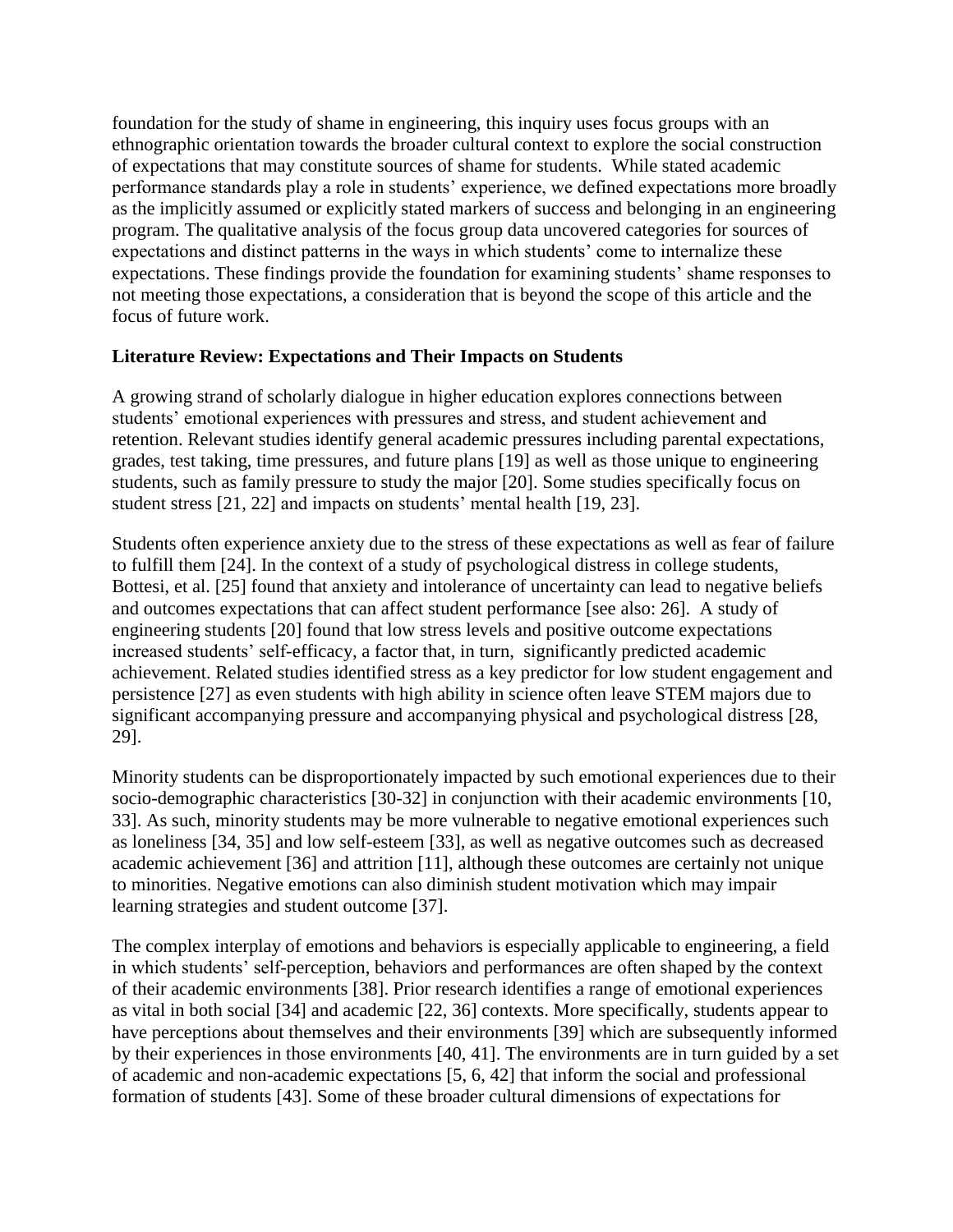students in engineering, have been explored in studies of student experiences [44] and have more recently received attention in studies of larger cultural features [45-47] disciplinary narratives , or metaphors [48] that describe and, in turn shape, the field.

Building on this prior work, the present study explores students' lived experiences of expectations in the larger cultural and disciplinary context of engineering.

# **Research Question**

Aligned with the above focus, the inquiry addresses the following two research questions:

- 1. What are sources of expectations for engineering students that emerge from their overall educational experience?
- 2. How are these expectations experienced and internalized by students?

# **Theoretical Framework**

Set in the context of the broader consideration of shame experiences and responses, this study examines the sources that inform students' understanding of expectations and their subjective perception of not meeting those expectations or social norms. Figure 1 illustrates the theoretical framework [16] that informed the focus and scope of this study and informed the research design. More specifically, the model shows both how socially constructed expectations and standards of behavior are interpreted by the individual student. A subjective negative evaluation of the self in relation to perceived expectations can lead to individual students' experiences of shame [16, 17]. Students' responses to shame can, in turn, contribute to the social construction of expectations in the disciplinary and cultural context.



Figure 1: Conceptual model illustrating the social construction and internalization of expecations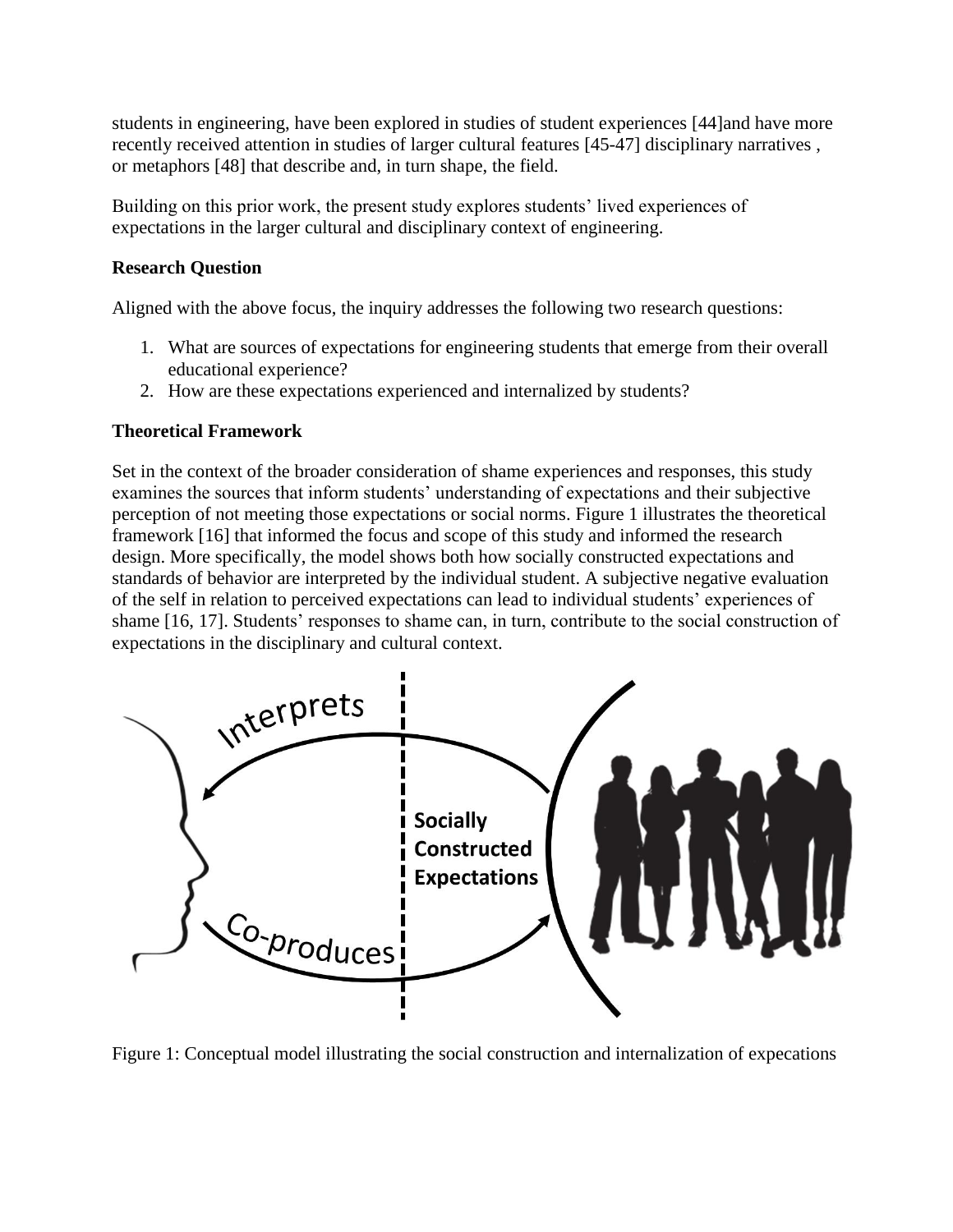The focus of this study was to examine the sources of expectations in the educational context and explore the ways in which students collectively construct both implicit and explicit expectations for what is means to be, and to succeed as an engineering student. The framing through shame directs the empirical focus on students' perceptions of not meeting those collectively constructed expectations and social norms. It is important to note that this perception of not meeting expectations is highly subjective and does not necessarily relate to a students' objective performance relative to explicit standards.

# **Research Design**

Informed by the theoretical framing around the collective, social construction of expectations, the data collection was informed by an ethnographic approach [49, 50] in student focus groups [51, 52]. More specifically, the data gathering as well as the subsequent qualitative analysis purposefully attended to the cultural context in which students' expectations were situated and that profoundly impacted their lived experiences of those expectations. A total of 10 semistructured focus groups were conducted with 38 students at two different institutions (See details below). The focus groups were recorded and transcribed for subsequent analysis in the qualitative analysis software NVivo [53].

# *Methodology and Methods*

The focus groups explored individual students' lived experiences and perceptions around expectations with a view to understanding the cultural context in which their perceptions of and reactions to those expectations were situated. More specifically, the protocol elicited individuals' experiences around expectations and the facilitator followed up with questions that established the details and context of individual experiences. The facilitator initiated the discussion with a question about the context of expectations in the engineering program. To ground the discussion not in students' perceptions, but in their lived experiences the follow-up questions by the facilitator prompted students to recall specific incidents or times when they experienced not meeting explicit or perceived expectations. The focus on instances where students subjectively perceived not meeting expectations also aligns with the theoretical framework of shame that guided the design of the larger study.

The focus group format was then conducive to uncovering the cultural dimensions as the individual's accounts took place in a safe, but nevertheless public forum. In the data, we observed that individual students expressed their individual experiences in terms that were appropriate to the group setting and that the discussion often provided a microcosm of the collective construction of expectations. For example, individual accounts would often hint at profoundly emotional internal experiences but students would express those experiences and their own reactions in socially acceptable terms that often corresponded to cultural norms around rigor and hard work in engineering.

The focus group discussions with 2-5 students took about 60-90 minutes and were facilitated by a co-researcher (6th author) who was not involved in the teaching of the participants' courses. The discussion followed a semi-structured protocol with prompts to elicit individual accounts of expectations and follow-up questions that guided students to elaborate on the details and context of those accounts. As a whole, the focus groups started with a broad exploration of expectations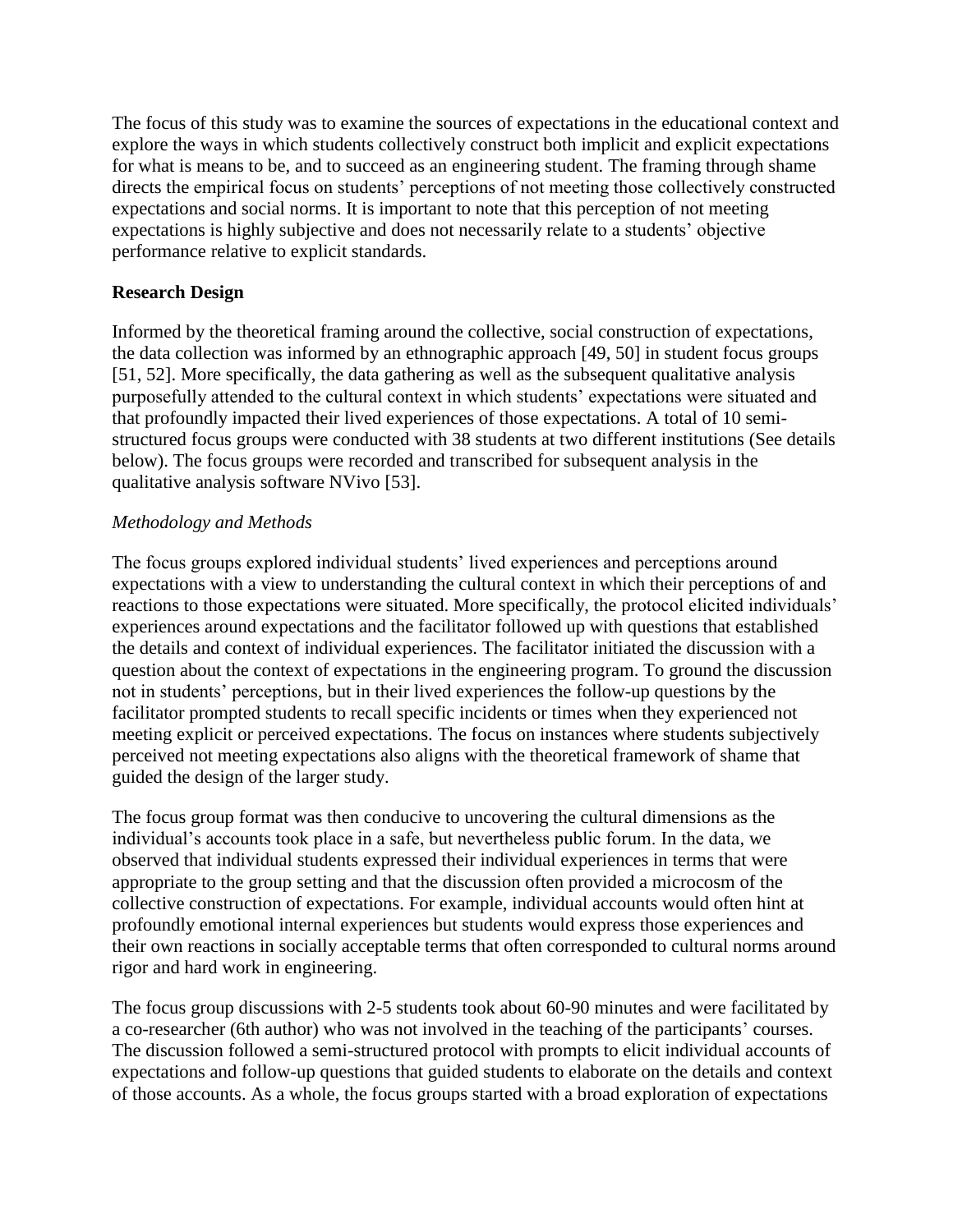with a shared discussion that prompted further recall of experiences. Subsequent questions explored particular areas of expectations that had emerged as significant in the present or in prior focus groups.

The focus groups were audio recorded and professionally transcribed with the members of the research team checking the transcripts for accuracy and de-identifying both speakers and individuals named in the discussion. The deidentified data was used for analysis and data presented in this manuscript use consistent pseudonyms for participants.

# *Research Sites*

Data was collected at two institutions, a large research intensive (RU) and a small, teachingfocused, and faith-based university (TU).

The research-intensive university offers a comprehensive engineering program with about 2200 students in eight degree programs. The academic environment is characterized by a significant growth in student numbers and resulted in the introduction of a performance-based enrollment management system. Students apply in their third semester to the major and the selection is informed by grades in core engineering courses and the evaluation of a personal statement. In addition to the demands on students that all engineering programs share, this application process constitutes additional performance pressures for the students. At the same time, the program has a legacy and current culture of collaboration between students, a strong cohort sense and identification with the major and institution.

The small, teaching-focused university offers five engineering degree programs which enroll approximately 250 students. Although the curricular plan of the engineering programs is, in many ways, similar to the programs at the research-intensive university, the institutional culture at this university is characterized by a holistic focus on the development of whole persons, particularly in relation to faith and spirituality. Students commonly declare their particular engineering major upon admission into the university, and there are no program-specific admission requirements. While students in the engineering program are navigating common expectations of achieving high performance in relation to their coursework, they also actively engage the question of where they should prioritize their engineering activities in relation to who they are as whole persons. Furthermore, the students often have certain professors for multiple courses, which facilitates a salient interpersonal relationship between professors and students at the teaching-focused university.

The diversity of institutional contexts allows the research to uncover robust common patterns and, at the same time, explore the richness of the ways in which these patterns manifest in the local context [Theoretical Validation in 54].

# *Participants and demographic information*

Across the two research sites, ten focus groups were conducted with a total of 38 participants. Table 1 below provides an overview of the focus groups in terms of institutional context, participants, and demographic information.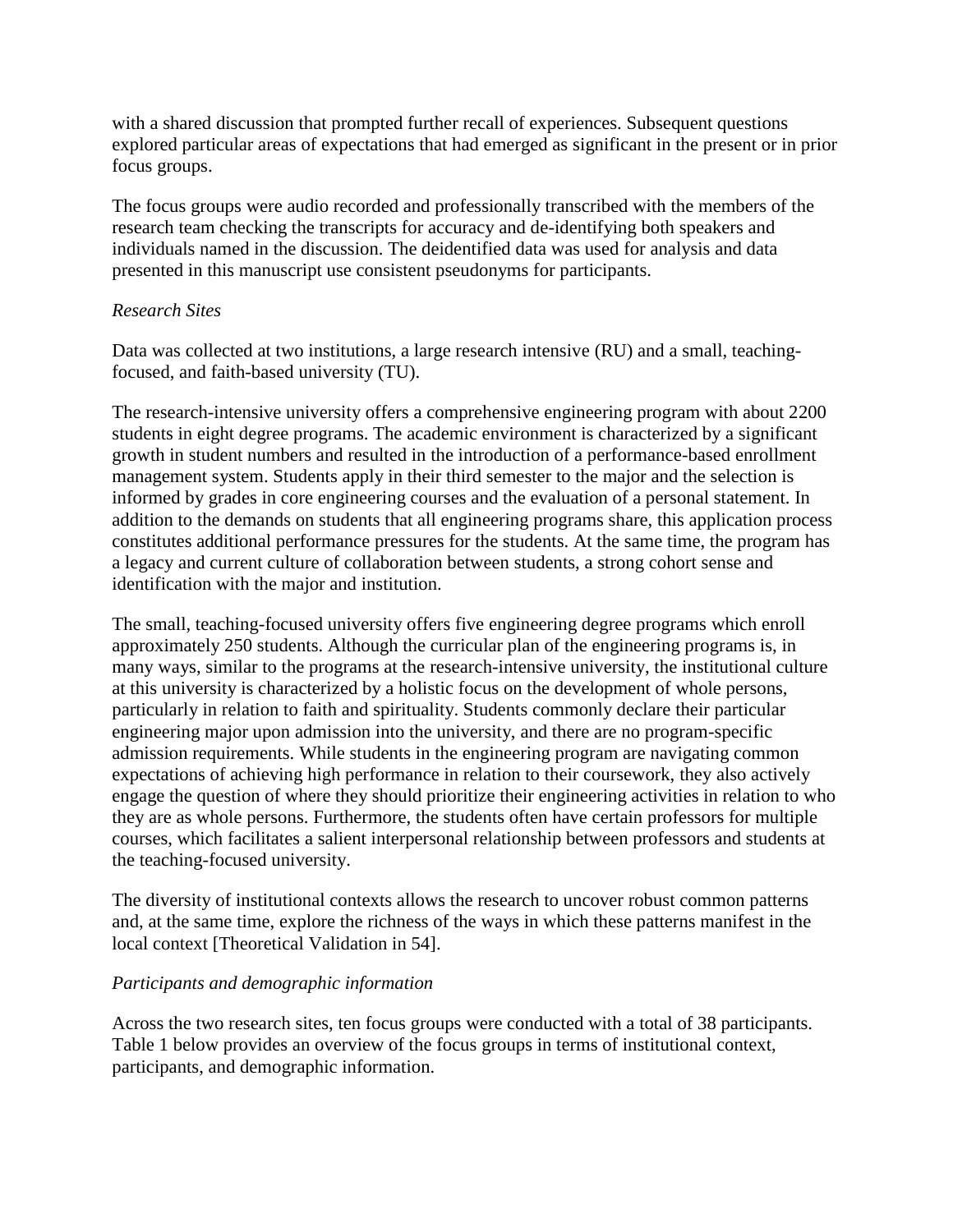| $\#$                    | <b>Institution Gender</b> |          | <b>Racial Self-</b> | <b>Majors</b>         | Year/ level             |
|-------------------------|---------------------------|----------|---------------------|-----------------------|-------------------------|
| $\mathbf{1}$            |                           |          | identification      |                       |                         |
|                         |                           | 4 Men    | White               | Mechanical            | 1 freshman, 2           |
|                         |                           |          |                     |                       | sophomores, 1<br>junior |
| $\overline{2}$          |                           | 4 Men    | White               | Mechanical            | 2 sophomores, 1         |
|                         |                           |          |                     |                       | junior, 1 senior        |
| $\mathbf{3}$            |                           | 2 Women  | African American,   | Civil, Mechanical     | 1 freshman, 1           |
|                         | <b>RU</b>                 |          | White               |                       | senior                  |
| $\overline{\mathbf{4}}$ |                           | 4 Women  | Asian, Middle       | Biological, Computer  | 1 sophomore, 2          |
|                         |                           |          | Eastern, 2 White    | Systems, Mechanical   | juniors, 2 seniors      |
| 5                       |                           | 5 Women  | 1 African American, | Biological, Computer, | 1 freshman, 1           |
|                         |                           |          | 2 Asian, 2 White    | Mechanical            | sophomore, 3            |
|                         |                           |          |                     |                       | seniors                 |
| 6                       |                           | 3 Women  | 2 Hispanic, 1 White | Biological            | 1 sophomore, 2          |
|                         |                           |          |                     |                       | junior                  |
| $\overline{7}$          |                           | 4 Men    | White               | Biomedical,           | 2 junior, 2 senior      |
|                         |                           |          |                     | Electrical,           |                         |
|                         |                           |          |                     | Mechanical            |                         |
| 8                       | TU                        | 5 Men    | White               | Computer, Electrical, | 5 sophomore             |
|                         |                           |          |                     | Mechanical            |                         |
| $\boldsymbol{9}$        |                           | 2 Women, | 2 Hispanic, 3 White | Biomedical,           | 1 sophomore, 4          |
|                         |                           | 3 Men    | (1 female, 2 male)  | Electrical,           | junior                  |
|                         |                           |          |                     | Mechanical            |                         |
| 10                      |                           | 5 Men    | 1 Hispanic, 4 White | Mechanical            | 5 Junior                |

Table 1: Participant demographic data

The sampling strategy and participant recruitment aimed for mostly homogeneous groups in terms of majority and minority participants. We defined minority and majority status in terms of race and gender. This research design feature [Procedural validation in 54] was intended to increase opportunities for participants to co-construct authentic accounts of their experiences (Communicative Validation) in light of the potentially sensitive and emotional qualities of their experiences. More specifically, we observed that in minority focus groups, students tended to be more comfortable revealing personally challenging experiences and connecting with other participants' accounts. Similarly, the discussion in groups with majority participants tended to emphasize emotional content less and focus more on accounts of individual perseverance or framed individual experience in terms of generalized advice for other students. This sampling strategy did not aim for representation of particular perspectives and we recognize the intersectionality of the identity facets of our participants [55]. Rather, the composition of the focus groups aimed to maximize variation in perspectives and experiences while creating environments where those perspectives could be shared. Accordingly, the analysis does not aim to establish systematic differences between the participant groups, a focus that is beyond the scope of this study and the subject of future work.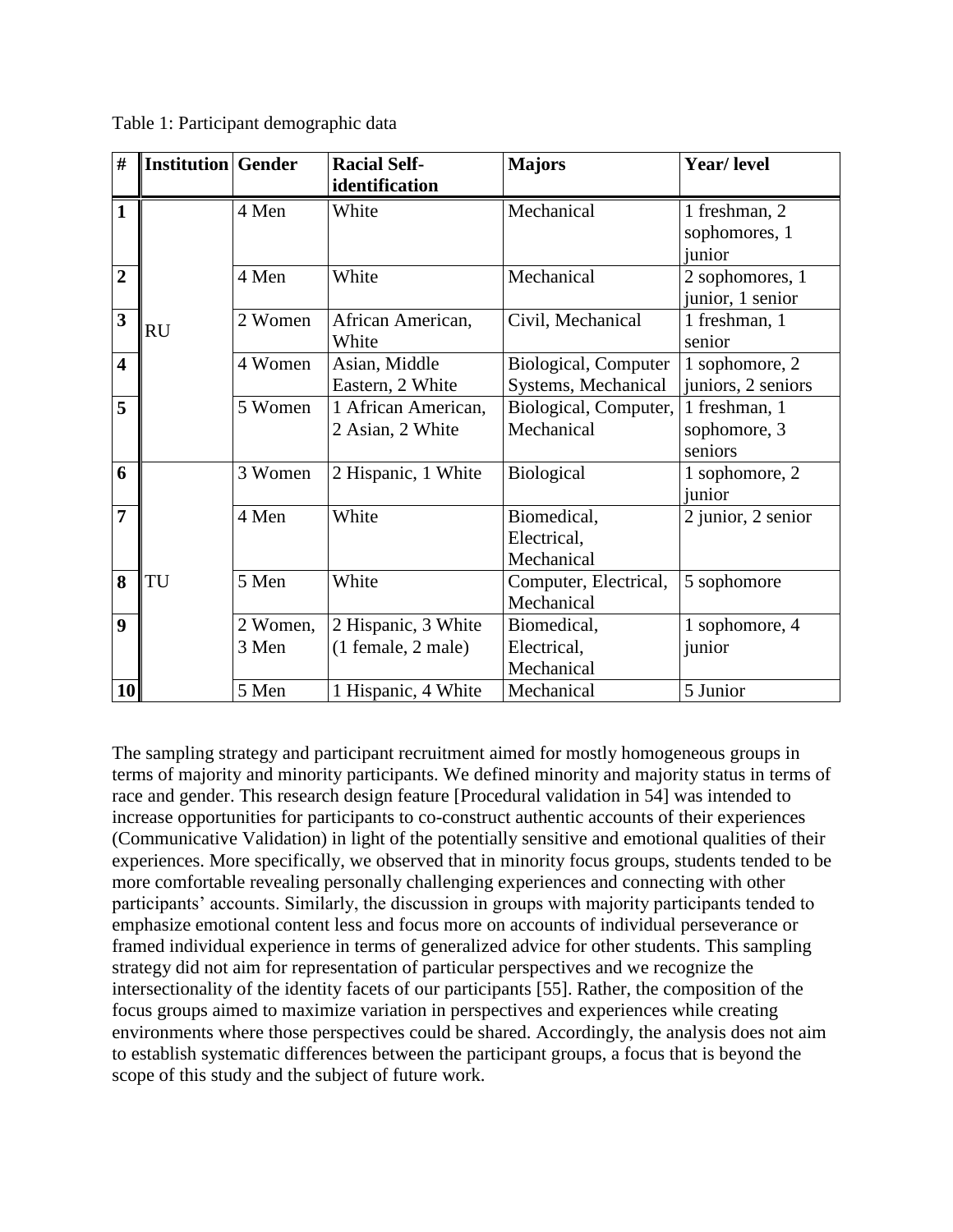# *Data Analysis and Research Quality*

The focus groups were digitally recorded and transcribed. The research team checked the transcripts and de-identified both speakers and individuals mentioned in students' accounts. The de-identified transcripts were imported and organized in NVivo 8 for further analysis.

The iterative analysis progressed from topic coding [56] of accounts in participants' experiencenear terms [57] to interpretive coding that established abstract patterns across the topic codes. More specifically, the first level captured how students described sources of their expectations in their own terms, e.g. "student clubs". In the next step these codes were clustered and described at a more abstract level, e.g. extracurricular influences, a higher-level category that also included perceived student expectations around "internships".

The data analysis was conducted by three undergraduate researchers (author 1, 3 and 4) in collaboration with an experienced engineering education researcher (author 2). The team engaged in multiple iterations with systematic processes of negotiating the emerging interpretations in the whole research team based on review and discussion of primary data [Communicative Validation in 54]. This shared meaning was supported by systematic documentation in coding reports for each category that followed a common structure and captured the emerging definitions for each code, critically reflective writing about the formation of the category, and notes about connections to other categories (Process Reliability).

Alongside the interpretive coding the team engaged in shared model building activities. As functional relationships between categories seemed to emerge, we attempted to capture these in multiple iterations of visual models. Where the connections between topic categories provided a sense of additional explanation or resonance, the data set was re-coded for those functional patterns. For example, the findings that capture the ways in which students internalize expectations were the product of this systematic process of model building and re-coding.

# **Findings**

The following provides an overview of the sources of expectations described by the participants. Based on these categories, the second part of the findings provides a sense of the ways in which these expectations dynamically interact and are internalized by students. Figure 2 provides a contextual model to illustrate the analytic categories and their functional relationships.

# *Sources of Expectations*

A critical component of the model of shame in engineering is the set of expectations through which students internalize and interpret socially constructed standards. In our analysis, 5 major sources emerged that capture an intricate web of expectations, namely: academics, engineering superiors, engineering peers, extracurricular activities, and entities outside the engineering major.

Invariably, **academics** was a principal expectation source for many students due to its directly evaluative nature and significant implications. For our purposes, academic sources of expectations were defined as all activities, assessments, and requirements which serve as measures of academic competence of engineering students. An example of such expectations is a course exam which evaluates students' knowledge and understanding of the relevant course material.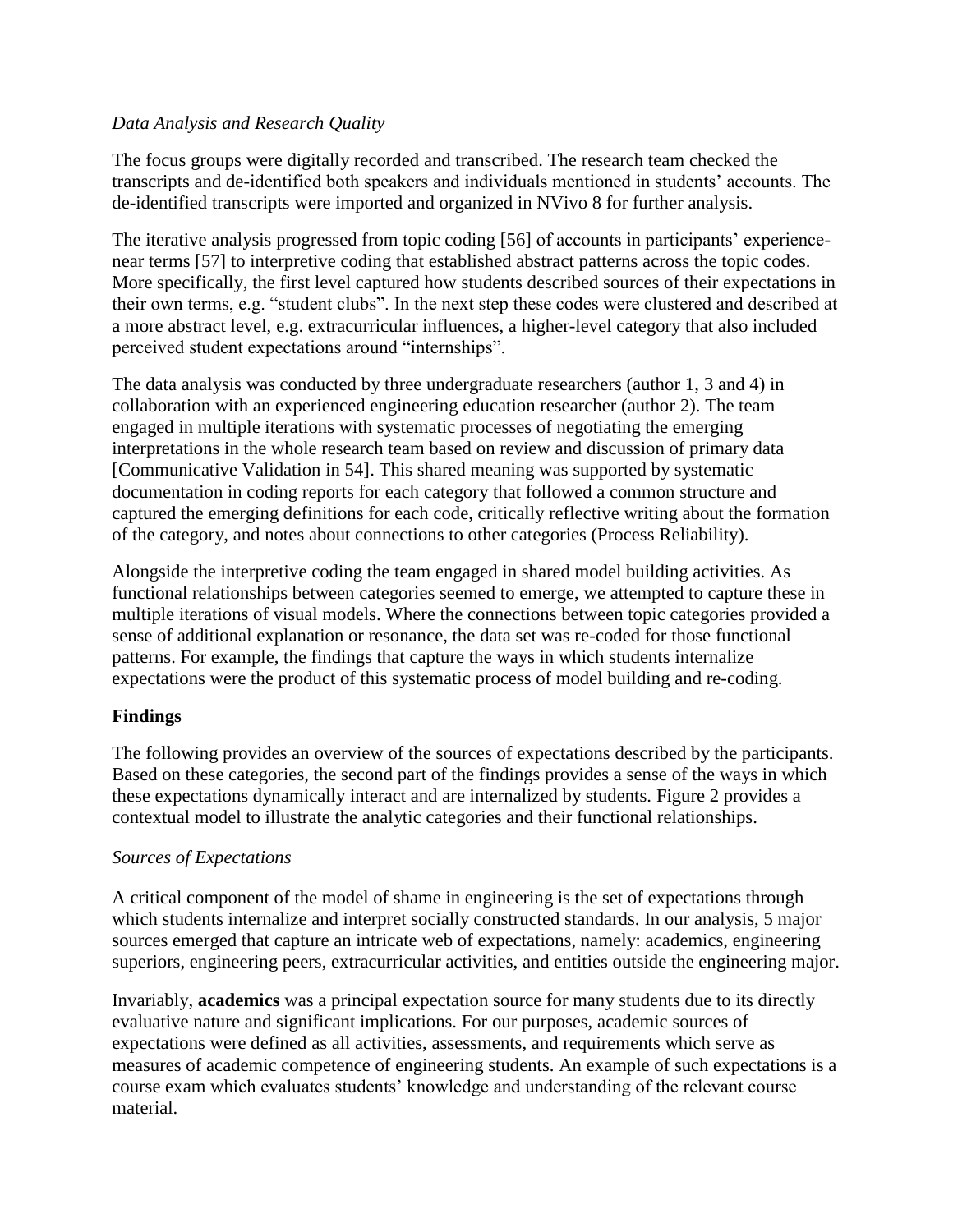

Figure 2: Contextual model for sources of expectations and ways of internalizing expectations

The following statements from Tehzlyn, a second-year mechanical engineering major, illustrate students' academic responsibilities, specifically managing their own learning and preparing for academic evaluations.

*"Yeah, I think that what you're saying, they can't cover everything in a class, and so it's expected that we're going to have to do a lot of self-teaching and selflearning at home, and especially with classes that have pop-quizzes, and so you know, you'll have to really be on top of things, […], so keeping up with that and balancing those classes -- the material of the classes weekly, yeah" [Tehzlyn, Focus Group #4 , 00:07:56]*

The student describes a clear expectation to independently master course material and to demonstrate mastery by performing well on quizzes. Across the data, assessments were a central theme of this category, particularly in the context of stress. Grades serve as a straightforward, quantitative measure which provides clarity about academic requirements, an element unique to this expectation source. However, that clarity is tempered by the stress of the academic expectations themselves, as well as the potential implications of failure to fulfill them.

Besides academics, expectations can also come from **engineering superiors**, who were defined as entities within the engineering major with influence to directly and professionally influence a students' grades, learning environment, career-related decisions and other engineering experiences. These entities range from individuals such as professors to small organizations such as the student advising center.

For example, if an instructor unknowingly creates a hostile learning environment with rigid expectations and methods, the learning experience can become extremely stressful, especially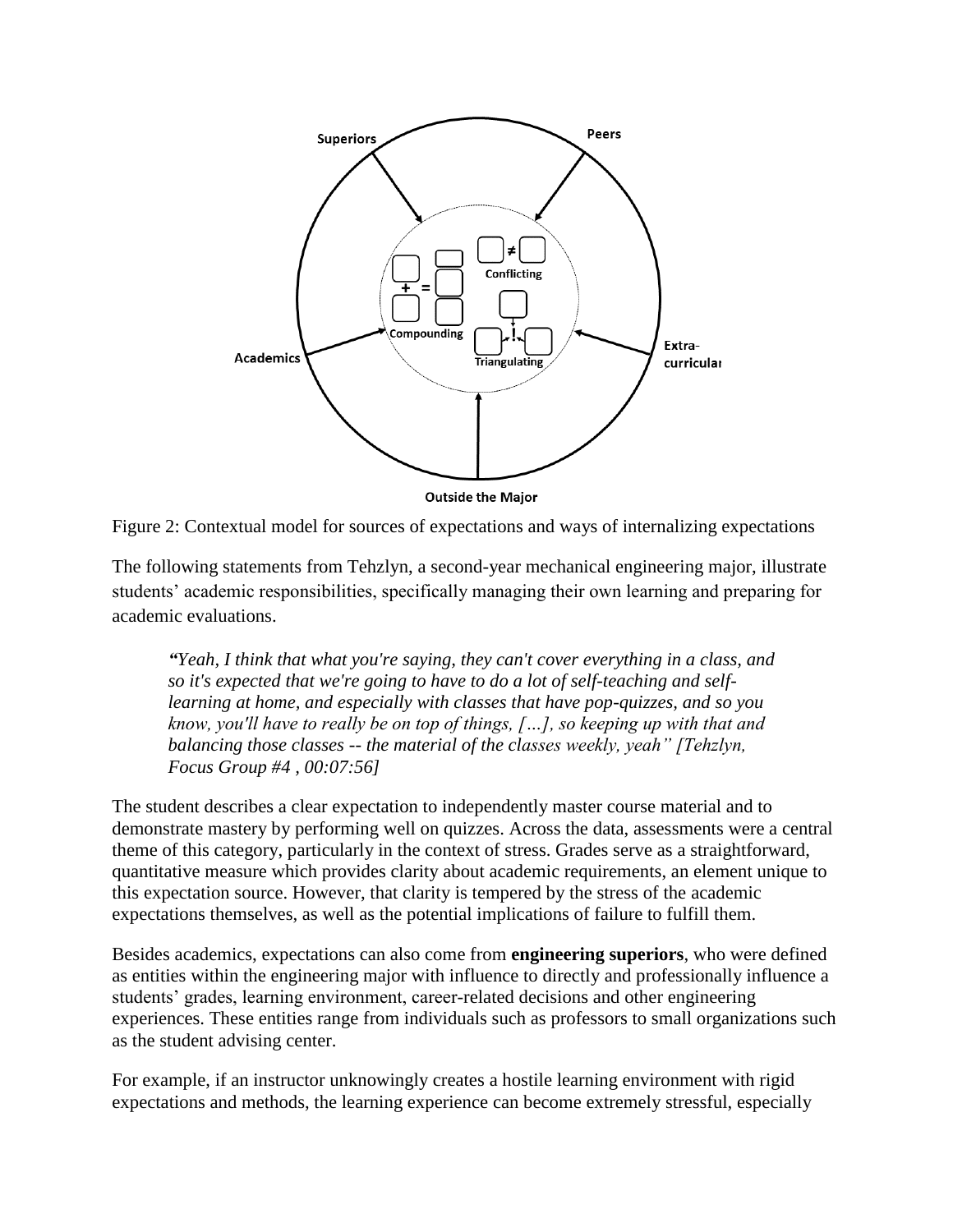given the instructor's position of power in that context. The following exchange describes such an environment and depicts students' experiences with stress as a result of harsh learning conditions. Jackson is a senior mechanical engineering major, while John is a second-year mechanical engineering major. They articulate similarly negative experiences with the same professor, despite taking his course in different semesters.

*"JOHN: I feel like he does that just to teach everyone a lesson (laughs), to wake up early. So that's kind of just the kind of guy he is. He assigns homework, and then doesn't ever take it up, and gives you pop quizzes that are based off the homework. So the only way of making sure you do your homework is he gives you pop quizzes, which are a significant portion of your grade.*

*JACKSON: He's a very traditional engineering guy [...] You know, you shouldn't have any social life. You should be going home and studying.*

*[…]*

*JOHN: The whole way the class is run is like [...] He'll -- If you don't know the answer to a question he'll harp on you for a good five minutes.*

*JACKSON: Yeah. It was a stressful class. (laughs)*

*JOHN: It is really stressful." [Focus Group #1, 00:06:00]*

Here we see students admitting to experiencing stress due to the classroom conditions created by a professor. While the professor's expectations are not inherently harsh, students perceive an attempt to send a message ("teach everyone a lesson") about how developing engineers should conduct their lives even outside the classroom. Though his goal is to encourage learning, his approach stifles the learning process and introduces stress to an extent that it may appear to students that he deliberately attempts to cause distress. The consistency of the effects of his philosophy, illustrated by statements such as, "the whole way the class is run", "it was a stressful class", and "it is really stressful", suggest that this salient experience is shared by a significant portion of his past and present students, as well as students of professors with similar approaches. Therefore, a vital element of expectations from superiors is the way these expectations are presented and may imply social or cultural norms to students.

On a more horizontal level, **engineering peers** can serve as a prominent source of expectations for engineering students, due to proximity and shared norms and behaviors. Engineering peers were defined as other engineering students with experiences and challenges comparable to those of the student.

A common example of such expectations is a female student who is pressured to display predominantly masculine behaviors such as competitiveness and assertiveness, even when such behaviors are unlikely to benefit them. The next two quotes work in tandem to illustrate this point, with the first quote from Vivian (junior computer engineering student) recounting some of the negative peer influences, and the second quote from Kia (first-year mechanical engineering student) describing a reactive behavior associated with such treatment.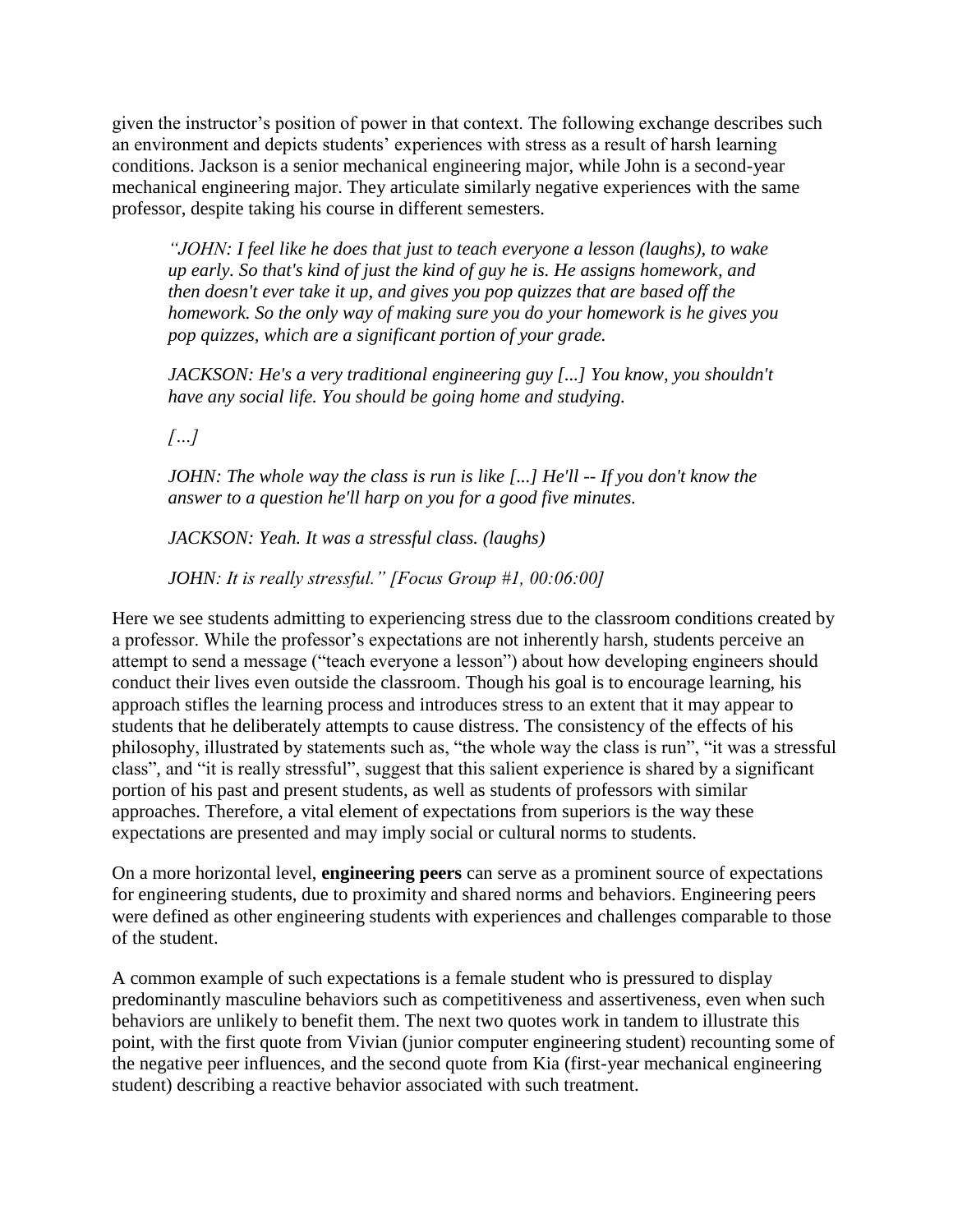*"The guys in engineering make me really mad a lot of times, because they're -- (sighs) They look down on you because you're a girl, especially in one that's almost all guys. They're like oh, you're doing this, okay. I'm like okay, yeah, I'm actually trying." [Vivian, Focus Group #6, 01:06:00]*

*"Because -- I don't know, it just makes me feel like I'm a competitive person, but not oh, I'm trying to be better than everybody else, but I -- I don't also -- I don't like to feel lesser or not as capable, or even people to assume that not - incapabilities of me, so I'm less likely to raise my hand and ask for help, so I don't know."[Kia, Focus Group #3, 00:40:00]*

In recounting a snide show of approval from a male student, Vivian presents a common theme in the data, that female students receive occasional but powerful comments which question their competence. Her emphatic account emphasized with a "sigh" highlights the frequency of the experience and the distress it brings. Chiefly, women perceive these comments as disrespectful and sexist, and suffer threats to self-perception resembling the one Kia describes. Thus, Vivian's experience illustrates how gender-related peer expectations are constructed, while Kia explains how they are perceived from a minority perspective. While experiences of underrepresented students powerfully illustrate the role of peer influences, similar constructions and perceptions of such expectations were frequently described by other participants, indicating that this example of peer-related expectations may be a haunting reality for many students.

**Extracurricular activities** were also identified as a vital source of expectations for students, especially professionally oriented ones such as internships and student organizations. They were defined as activities with no direct academic intent, but are managed alongside academics in order to enhance professional development.

The expectation to obtain an internship in order to solidify one's engineering self is a common example which can severely impact a student's self-perception if not met. First-year mechanical engineering student Kassidy expresses the general awareness of this expectation in the department, as well as the personal stress she experiences as a result of it.

*"Right now is the time for applying for internships. So all my friends are applying for different internships and I'm not, because I don't know where to find one, and I have looked and most of the ones that are interesting to me, they require like experience that I don't have at the moment, so I'm just putting that off for now, but I feel pressure" [Kassidy, Focus Group #5, 00:15:00]*

Principally, Kassidy discusses an inability to obtain an internship due to lacking both information and experience ("I don't know where to find one", "they require experience that I don't have"). As a result, she has postponed her internship search, likely in order to gain additional experience. However, she clearly experiences pressure, because "right now is the time for applying for internships". Here we see an element of time associated with these expectations which introduces additional pressure on students. Even though a freshman student herself, Kassidy buys into a widespread sense of urgency among engineering students, especially juniors, who often believe that they cannot fit the expected level of extracurricular activities into their overall studies.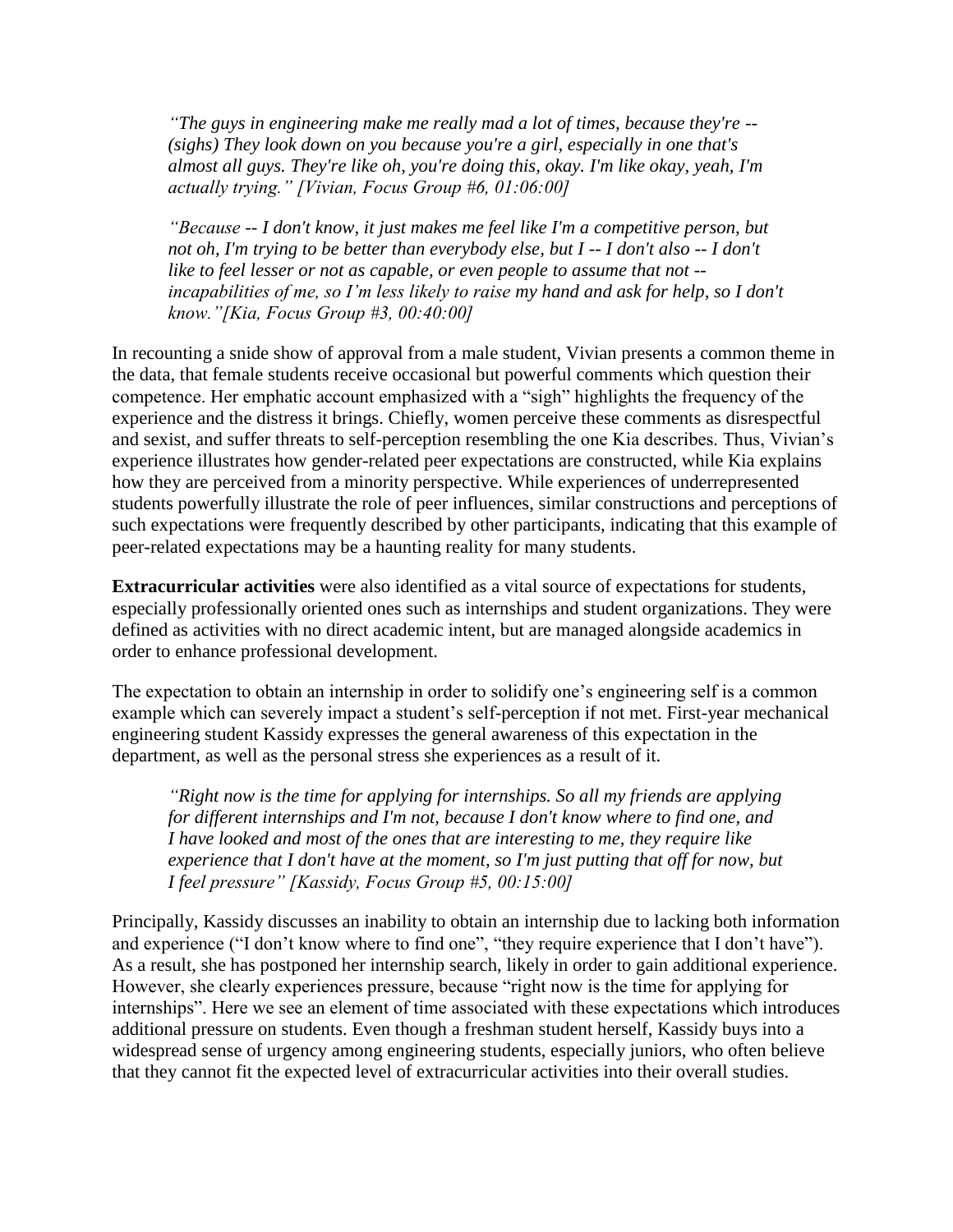Equally powerful for contributing engineering expectations are entities completely **outside** of engineering. This category is broadly defined as individuals or organizations who express or have expressed judgments about a student's status as an engineer or what it takes to be an engineer. As a prevalent theme, these individuals tend to be family members who exert undeniable influence on students' self-perception.

For example, parents' high expectations can significantly increase the students' stress levels, particularly when they suggest that high achievement is a student's innate ability. In the following statements fifth-year civil engineering student Jade narrates her experience with her parents who believe that her mediocre performances were entirely due to a lack of effort on her part.

*"My parents were really disappointed (laughs) with my grades, -- […] Because they expected high grades out of me, and oh, well, you're not studying enough, or you know, they just thought I wasn't trying or that I was you know, maybe socializing too much and not studying enough, so -- I think that is definitely an expectation to be -- to do well in your classes and -- as an engineer. [Jade, Focus Group #3, 00:20:00]*

Jade discusses the experience of a typical engineering student, who probably excelled in earlier stages of her education, but does not achieve the same level of grades in her engineering studies. Her parents believe that she has the innate ability to continue her excellence in the engineering program, so the disappointment is not just with the performance, but the student herself. In their view, the only reason why Jade would not be a high achiever is due to a lack of effort. Jade's account serves as an effective lens for observing the distress caused by high parental expectations. There is also the general perception that engineers simply excel ("as an engineer"), which exists beyond the program and introduces an extremely potent layer of pressure, especially for students who once excelled in school. In this way, entities outside of the major can have powerful input on the construction of expectations within engineering.

# *Ways of internalizing expectations*

Each of the above sources of expectation can have varying levels of impact depending on the priority and context of the source as well as the students' own values and prior experiences. The next level of findings describes three mechanisms through which sources interact to impact a student's perception of expectations as well as their self-perception. Expectations are not specific to individual mechanisms, but the same expectation can be internalized differently depending on the student and the context. More specifically, compounding, conflicting, and triangulating of expectations describe dynamic ways in which expectations interact with often amplified impacts on the emotional experiences of students.

# Compounding Expectations

Compounding expectations are defined as expectations from multiple sources that encourage a similar set of behaviors. Students are generally concerned about meeting expectations from various sources and may prioritize those influences differently. Although each source contributes distinct expectations, they can combine to construct a system of expectations about engineering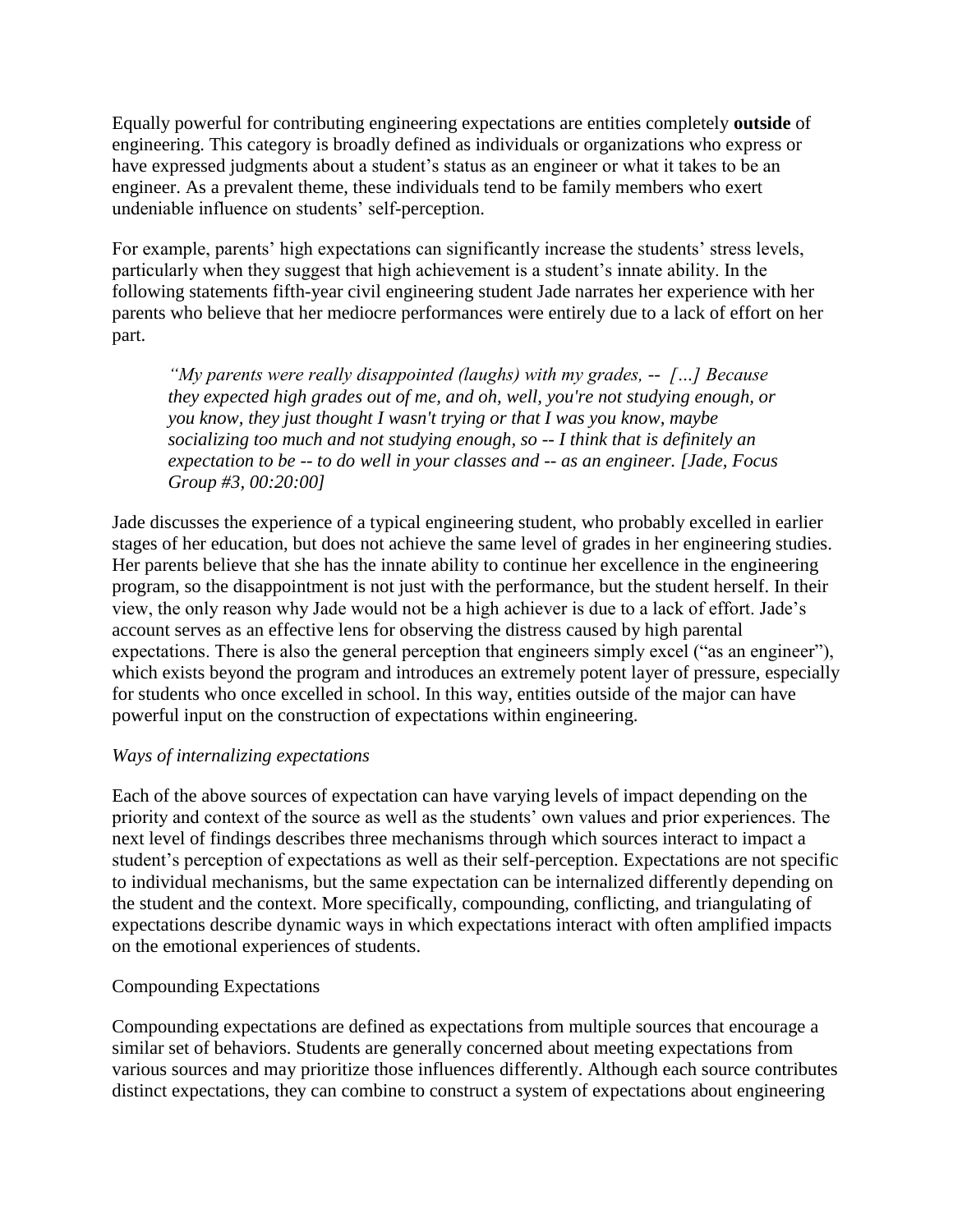identity and performance. This coherence is largely due to a silent dialogue among the sources, as each source essentially presents its own interpretation of the engineering field. Each resulting expectation contributes appreciable levels of pressure, so compounded expectations are likely to induce substantial stress as students feel compelled to meet every expectation in order to maximize their chances of success. Due to the demanding nature of the engineering major, however, fulfilling compounded expectations often proves challenging as students struggle to balance various responsibilities in an attempt to establish a holistic engineering identity.

As an example, the following quote demonstrates the lived experience of Kia, a first-year mechanical engineering student. While success as a student is evidently central to her developing engineering identity, fulfilling other expectations contributes critically to her overall sense of competence as a developing engineer. While endeavoring to become a well-rounded engineering student, she experiences severe stress associated with simultaneously maintaining all aspects of her engineering identity.

*"I'm not just a student, even though I am a student first, I'm not just a student. I work as well, and I'm in three or four different clubs, so I have to show if I'm thinking, okay, I want a job or an internship, I have to be a well-rounded person who can handle these kinds of stresses of having a job and getting your school work done, and being a part of clubs, and showing leadership, and this, and that, and […] I just need more hours in the day." [Kia, Focus Group #3, 00:50:00]*

Kia's statements suggest that she is overwhelmed by the compounding expectations not just because they each require time and effort, but because the resulting system of expectations appears greater than the sum of its parts. In other words, instead of attending simply to a series of responsibilities, she attends to one major responsibility, which is to track and satisfy all the individual requirements necessary to become well-rounded. This system of expectations induces additional stress partly because it seems to create an interminable process of identifying and accomplishing a collection of goals, without even a clear idea of success. Profoundly, she implies that a primary objective might be to simply demonstrate an ability to handle various kinds of stresses ("I have to be like a well-rounded person who can handle these kinds of stresses"), because in her mind that constitutes well-roundedness as an engineering student. This belief that experiencing high amounts of stress correlates to one's legitimacy as an engineering student emerges throughout the data, as does the frustration ("I just need more hours in the day") which accompanies an inability to effectively and consistently satisfy the system of expectations student experience. Compounding expectations produce such powerful reactions because they imply that a deficiency in any expectation category is a deficiency in meeting the overall structure of expectations, which indicates deficiency as an engineering student, regardless of other accomplishments. Thus, this mechanism represents a fundamental interaction of external expectations to construct a system of expectations focused on stress and activity without an objective much more substantial than simply showing it.

#### Conflicting Expectations

Though vital, compounding expectations represent just one strand of the expectation interactions that have significant implications for engineering students' experiences. A related mechanism is conflicting expectations which are defined as expectations from multiple sources that encourage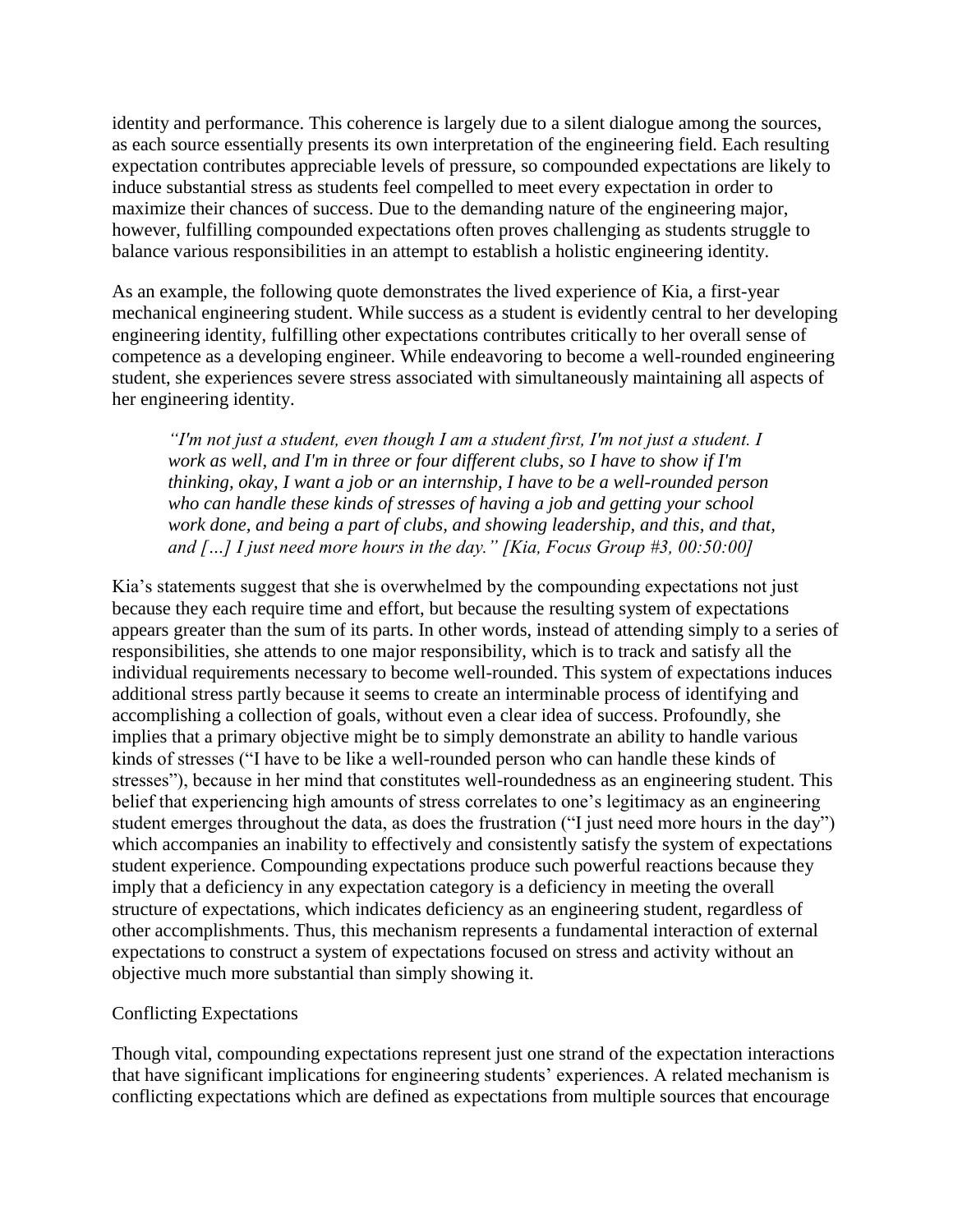opposing/conflicting norms and behaviors. The distinctive characteristic of this mechanism is that it introduces an additional layer of uncertainty due to contradictory expectations. Thus, conflicting expectations can produce a powerful dissonance as they lead students to wonder what defines a successful engineering student, and the relevance of each perceived expectation for achieving this status. This dissonance exists because the expectations require students to develop competing facets of their engineering identity, so that efforts to meet one expectation decrease their ability to fulfill the other. With expectations derived from multiple external sources, students are frequently compelled to favor one aspect of their identity at the expense of another trait, behavior, or skill.

The mechanism of conflicting expectations can pull students in several opposing directions and is perhaps most evident if observed with two starkly contrasting expectations. The following statements are from Dale, a junior mechanical engineer at the faith-based institution, whose personal growth is seemingly hindered by his academic obligations. He expresses difficulty fulfilling both expectations due to the competition that exists between them.

*"Cayson and I are -- or have tried to be involved in our clubs, holding offices and positions that require us to do things outside of the engineering department, and that's been kind of hard to do with all the time that we spend in the engineering department building doing homework. Then [University] being a Christian university expects us to grow as Christians and to get ourselves in the community and do different things which are very good things, attend Bible studies, go to church, which are very good things, but when you spend every day going to bed at 1:00, 1:30 because you were doing homework, waking up at 7:30 because you have more homework to do before class starts, and then going to chapel, and then going to class until 3:00 or 4:00, and then going to the engineering building and doing homework until 1:30, it's hard to find some personal time for you and for your faith to grow" [Dale, Focus Group #10, 00:15:00]*

Dale describes expectations that conflict almost directly with each other, as he experiences some personal and spiritual stagnation due to his academic dedication. His academic expectations (classes and homework) compete directly with vital extra-curricular expectations (personal and spiritual growth, as well as community involvement) which originate from his institution's culture. At some level, we recognize the issue of time but more prominently the student talks about developing facets of identity that each require extensive personal investment. His current investment in academics damages his ability to develop as a Christian because progress in one area hampers progress in the other. We see that even though both identity facets are salient and positive on their own, Dale experiences a significant struggle when attempting to satisfy both demands simultaneously. Consequently, he might perceive that a thorough fulfilment of his academic expectations might detract from his community involvement and spiritual growth while the latter would benefit from a decrease in academic obligations. Thus, the expectations are not inherently conflicting, but would be internalized as conflicting due to the investment required for each, escalated by differences in the facets of identity each one emphasizes i.e., professional development and personal development. This pattern of experience was conspicuous across the data, by similar sentiments of essentially developing one aspect of identity at the expense of other positive elements.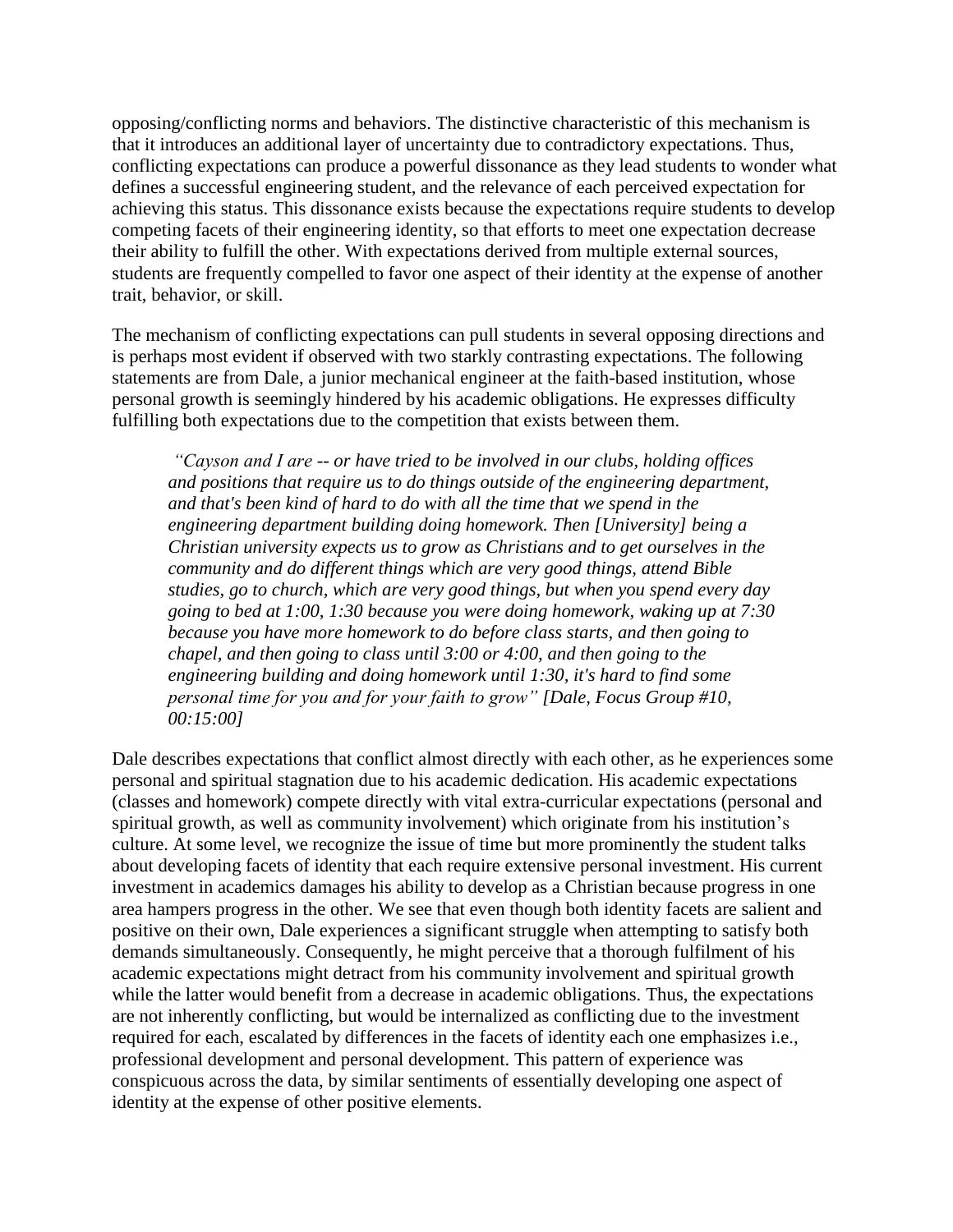In addition to conflicting facets of identity, students also experience dissonance with regards to academic talent and effort. The following example provides an illustration of this second strand of conflicting expectations. Tehzlyn, a second-year mechanical engineering major describes her experiences with sharing her major with non-engineers who assume that inherent intelligence is a definitional aspect of engineering. This expectation from entities outside the major is extremely common, a fact pointed out by the student herself ("I feel like you guys too"). However, she expresses a conflict between those outside expectations with engineering expectations of hard work and dedication as well as an inclination toward the latter.

*"[…] I always say mechanical engineering, and I feel you guys too, a different person would be like oh, he must be so smart, and I don't really know how to respond to that, because I'm not the best at math. I feel like in engineering you've just got to work hard and train your mind to think a certain way, but I know that - - I don't know. It doesn't mean that we're all intelligent and super smart." [Tehzlyn, Focus Group #4, 00:57:34]*

Tehzlyn talks about the expectation to be smart simply due to her status as an engineering student. Across the data, "smartness" emerged as a salient marker of engineering students' identity in their transition from high school, which is eventually lost as they struggle to meet the academic requirements of the engineering program. Their struggle is more due to dramatic increase in rigor and expectations for performance which may require some adjustment, than an ineptitude for engineering coursework. Students might also achieve excellent academic evaluations without experiencing a sense of academic competence. As a result, their transition from high school is essentially followed by a transition from their "smart" identity to embracing expectations of hard work within the department. Therefore, when entities outside the major introduce expectations about "smartness," these expectations conflict with the hard-working identity the students have constructed. They experience severe dissonance as they are faced with assumptions they no longer identify with, as much as they would like to relate. This dissonance is partially aided by a common sentiment identified in the data that being intelligent means not having to work hard and working hard means that intelligence alone is not enough. Tehzlyn expresses this idea in her statements ("it doesn't mean that we're all intelligent and super smart") by essentially implying that "smartness" and hard work are mutually exclusive. She suggests that having to work hard and not being naturally proficient at math spontaneously suggests some inadequacy in intelligence. Across the data, outside expectations regarding "smartness" and engineering expectations about hard work are discussed in a similar manner which presents them as conflicting expectations, with emphasis on one aspect automatically decreasing emphasis on the other, due to the implied mutual exclusivity. The result of this idea is essentially a choice of one expectation to fulfill when students are faced with both expectations about hard work and expectations about "smartness".

These examples demonstrate a mechanism through which expectations from different sources are set against each other through dissonance and forced choice, even though the expectations are rarely inherently conflicting. More specifically, "being smart" and "working hard" are not mutually exclusive but are culturally constructed as binary choices. However, the data presents salient and prevalent expressions of conflict when certain expectations clash, suggesting the prominence of conflicting expectations as a vehicle for students' perceptions of engineering expectations.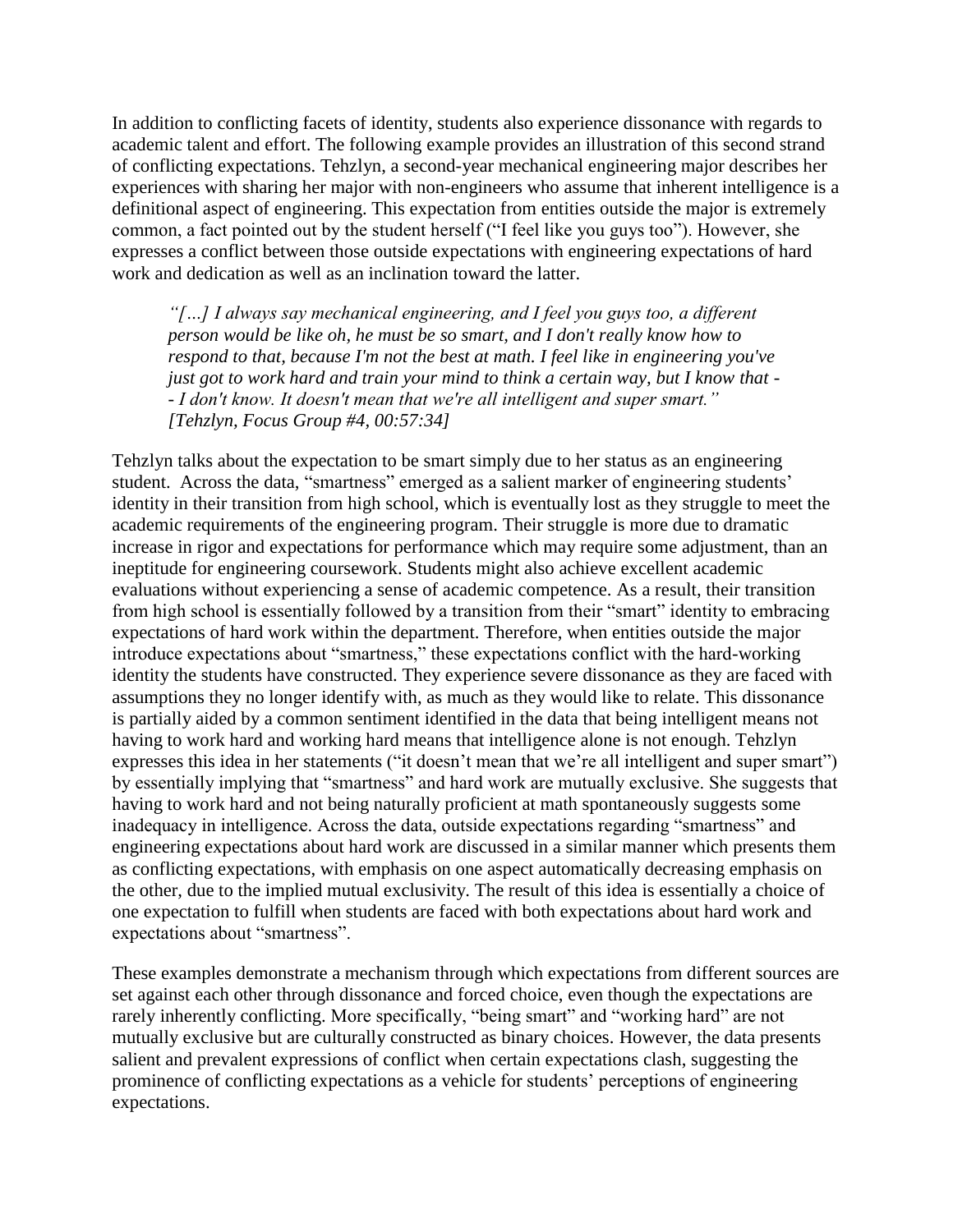# Triangulating Expectations

Triangulating expectations constitute the third mechanism through which expectations interact, and they are characterized by similar expectations from multiple sources which encourage the same behavior. It is different from the compounding mechanism in that the subsequent stress overload is due to an exaggerated emphasis on a particular expectation rather than the influence of multiple expectations. The perception of one expectation from multiple sources serves as a steady reminder of its importance in engineering, which can be extremely stress-inducing because it creates the appearance that a sole expectation is the primary authenticator in engineering. In fact, a single expectation can even be perceived as the defining factor for the student's success in engineering, which diminishes the significance of other expectations in comparison. Through this gradual process, external sources of expectations can influence students' perception and valuing of an individual expectation—and indeed other expectations regardless of their own preferences and values.

The following quotes illustrate how a single expectation can appear ubiquitous when reinforced from multiple sources. The students describe how the consistent input from multiple entities regarding the extra-curricular expectation for students to obtain internships can establish internships as a fundamental measure of engineering success and achievement.

*"For electrical and computer, the expectation is to get an internship, you're expected to get an internship after your junior year […] if you don't get an internship you aren't really going to get a good job. And so [professor] is like, oh, let's -- every time you go to talk to him about anything he's like okay, so let's talk about internships" [Vivian, Focus Group #6, 00:25:26]*

*"I always get those e-mails from like [internship coordinator] about the different internships" [Kia, Focus Group #3, 01:02:20]*

*"[…] when I look at all these people around me I'm like wow, that's so cool, my friend's doing this, doing that, I have to do something. I need to do that. I need to get the internship." [Elsa, Focus Group #5, 00:17:00]*

Each statement describes one source of the same expectation, with "professor" and "internship coordinator" being both superiors and "people around me" being peers. Since the expectation itself is of the extracurricular type, a variety of sources contribute to this mechanism. We recognize that the statements represent the perspectives of different students, but they also portray common experiences which students encounter and have the potential to encounter regularly. In fact, all three students attend the same institution and imply that these experiences are not at all unique to them: Vivian states, "[…] you're expected to get an internship […]", Kia describes mass emails which nearly every student receives, and Elsa mentions "all these people around me [are getting internships]", an observation any student could make. Since these expectations are echoed throughout the engineering environment, they become definitional elements of engineering requirements, as expressed by Vivian ("if you don't get an internship you aren't really going to get a good job"). Across the data, internships are viewed as important for experience, but the triangulation can cause an overload which is extremely stress-inducing for students. Other expectations have similar effects on students' perceptions, as they are echoed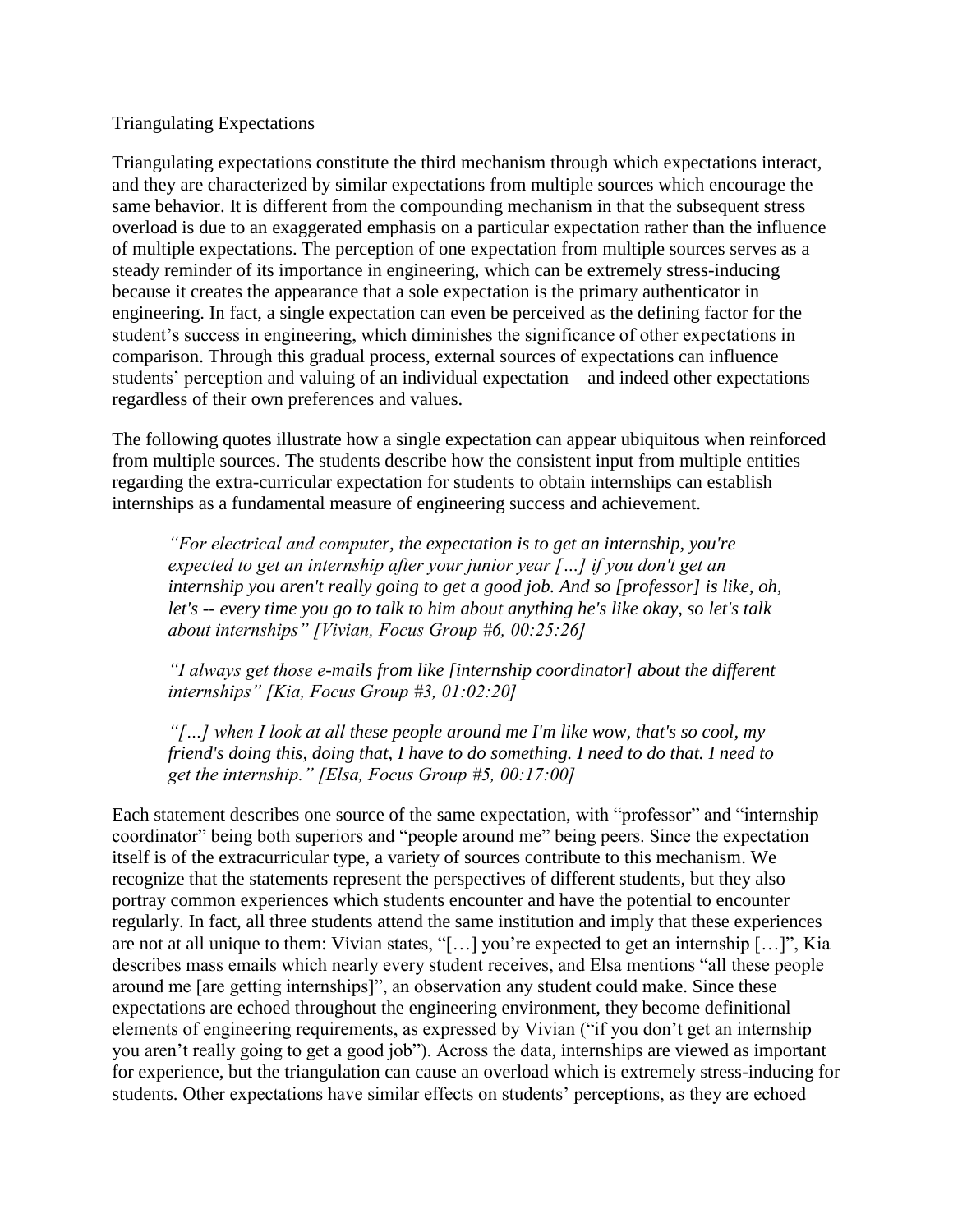throughout the social and cultural environment. Prominent examples are expectations about grades, hard work, and campus involvement. Such expectations are internalized more intensely because their ubiquity would suggest a fundamental significance for students' engineering identity. In this way, certain engineering expectations gradually rise in prominence from a personal and professional perspective which changes how they—and other expectations—are perceived.

# **Discussion**

The findings provide an overview of the sources of expectations for engineering students, some of which mirror prior research in engineering education [e.g. 20] or other educational contexts [e.g. 6, 19].

Beyond this overview, the codes for the sources of expectations also illustrate the varied complexity of a network of expectations our students experience. In other words, this landscape of expectations is dynamic, varied, and interconnected. For example, the findings show that students perceive related expectations from within the engineering context (e.g. peer, superiors) and from outside (e.g. non-engineering friends, parents). The internal sources are often steeped in the disciplinary culture [46, 47] and provide specifically constructed versions of what those expectations mean. The outside sources of expectations do not have the same connotations of disciplinary culture and might in some ways diverge from internal expectations, but share central elements. For example, within the engineering environment participants described how expectations around grades are informed by notions of rigor and hard work [58, 59] without necessarily associating top grades with success. For outside sources, parents' expectations might center more on high grades and understand success through notions of 'smartness' that they associated with engineering as a field. This interplay and connection of sources and signals for expectations suggest a robust and compelling system of expectations. Common cultural threads affirm expectations and place them in context of disciplinary characteristics and narratives. The variations and tensions at the level of individual signals that students interpret, creates a vibrant engagement of participants in these processes of social construction.

This dynamically interconnected nature of the system of expectations also emerged as a significant factor in how students experienced and internalized those expectations. That is, students' self-assessments were not based on individual sources, but were informed by being exposed to the systemic functioning of a landscape of expectations. On the level of the public discourse around engineering education, Sochacka et al. [59] describe a similar pattern of the discursive construction of definitions of engineering in dynamic autopoetic systems [60-62]. More specifically, definitional narratives about engineering gain significance through the variations and, sometimes, tensions between the ways in which those definitions are articulated. The patterns around compounding, triangulating, and conflicting interactions between sources of expectations further unpack this systemic functioning. Compounding speaks to the scope or magnitude of expectations that students perceived in the various aspects of their educational environment. The analysis of the data showed how the subjective perception of the aggregate of all expectations can leave students feeling overwhelmed and discouraged. Triangulation showed how variation and confirmation of expectations from different sources can amplify the weight and importance of those aspects in the subjective perception of an individual student. The quotes illustrated the emotional significance of students perceiving that they don't meet those amplified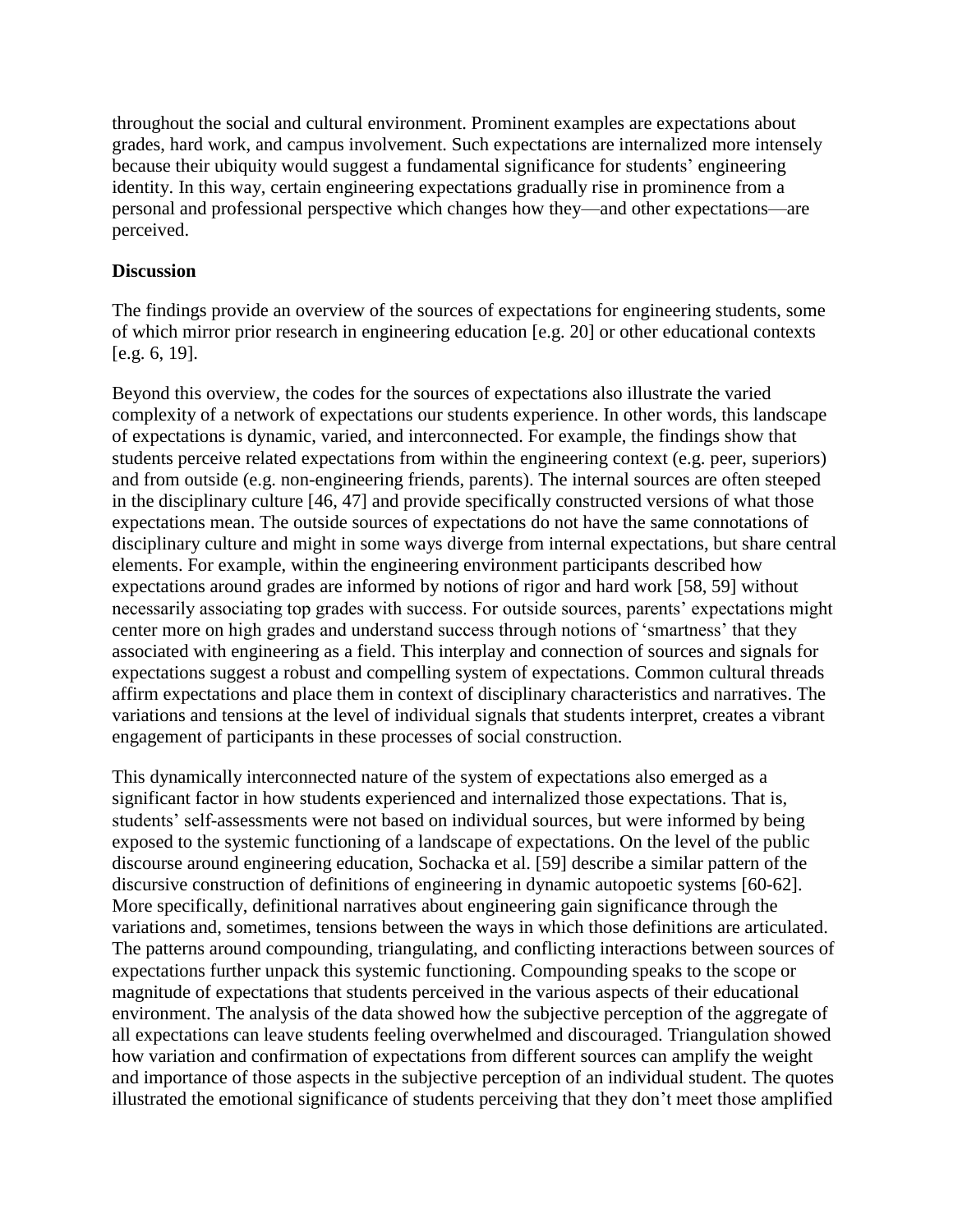expectations. Conflicting expectations similarly amplify the impact of expectations, particularly when the conflicting signals pit significant aspects of students' lives against the socially constructed ways of being an engineering student.

The above insights about the sources of students' experiences with expectations have implications for engineering educators and point to future empirical avenues for engineering education researchers.

As engineering educators, when we communicate expectations or standards of academic performance to students, we are part of and contribute to an ecosystem of pressures for students. Recognizing the systemic effects of the signals we send is challenging in an academic environment where courses are often separated with limited opportunities for instructors to get a sense of other pressures students experience. At another level, the culturally informed facets of the ways in which expectations are experienced by students provide an opportunity for educators to consider that when we communicate expectations about our course, we are also telling students something about engineering. More specifically, we might inadvertently reinforce cultural notions of rigor [58] and hard work that not only shape the experience of students in our programs but also their beliefs of what engineering is, what makes a good engineer, who should be an engineer, and, ultimately, who shouldn't. In other words, we might strive to find ways to communicate performance standards without stating or implying culturally definitional facets of engineering that might be problematic for students' experiences or exclusionary for some groups. If we realize that communicating necessary standards in a specific course is situated in a larger cultural construction of expectations, we might consider balancing these signals with other messages in the broader context. For example, an instructor might communicate performance expectations clearly in a course but also discuss their commitment to supporting students and make room for emotionally the challenging experiences students may have.

For engineering education researchers, the findings and discussion offered here point to the experiential and affective significance of expectations for individual students. The focus of this study was on the collective construction of expectations, however, participants' accounts suggested profound internal emotional experiences. The focus group format of gathering data was not designed or suitable to elicit more nuanced accounts of internal experience. Further work theoretically framed around shame is beginning to explore the internal individual experience of students to better understand the depth and scope of emotional impacts on students [17, 18]. The facets of disciplinary culture that became visible in the analysis here suggests opportunities to further investigate ways in which perceptions or definitional narratives about engineering are shaped by the social construction of expectations. We showed that these processes can conflate academic performance standards with cultural expectations of what it means to be an engineering student or a professional engineer. A deeper study of these dynamics could help us understand how expectations, their social construction, and individual shame experiences could lie at the heart of professional formation and socialization processes.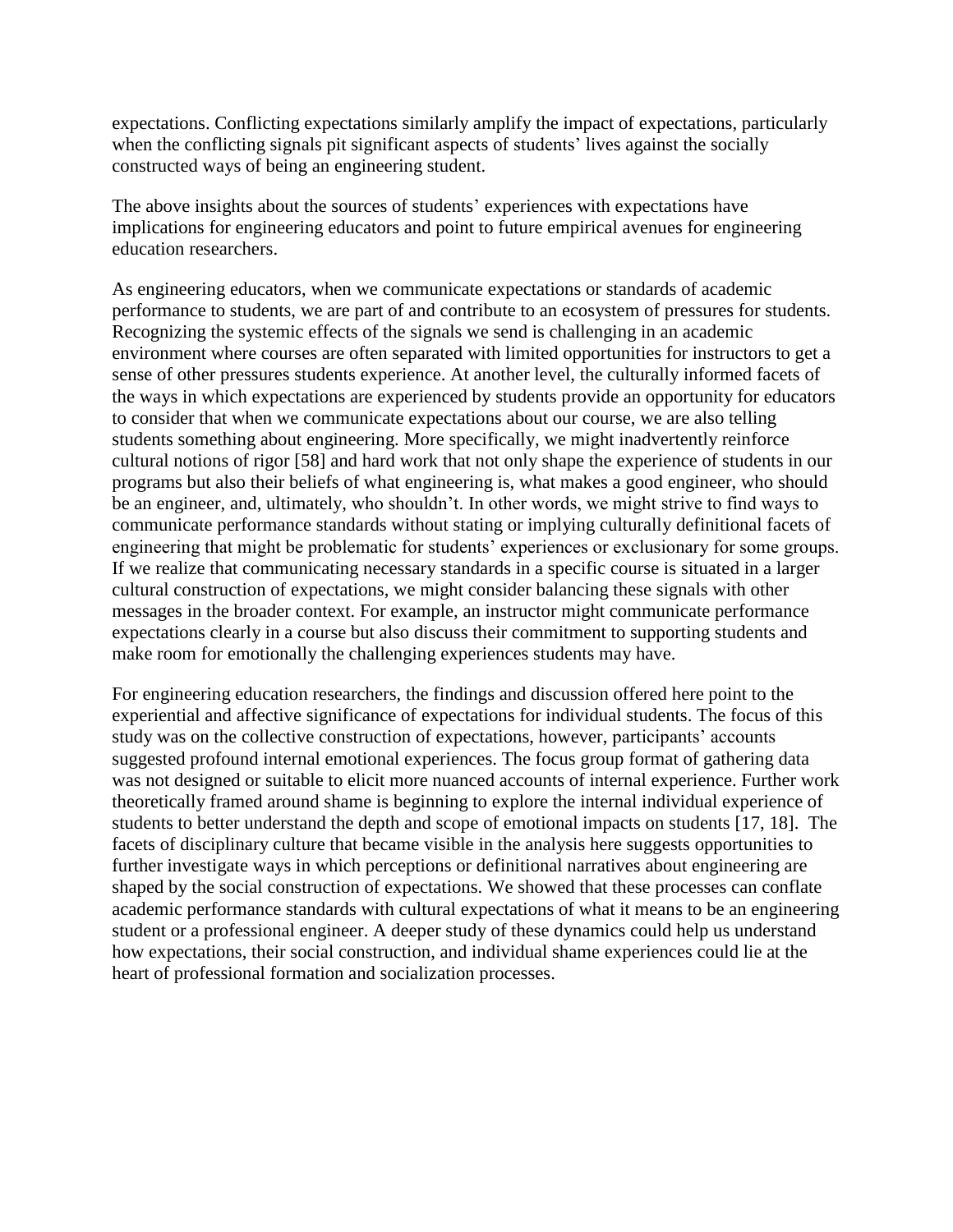## **References:**

- [1] D. E. Chubin, G. S. May, and E. L. Babco, "Diversifying the engineering workforce," *Journal of Engineering Education,* vol. 94, no. 1, pp. 73-86, 2005.
- [2] C. S. G. Davis and C. J. Finelli, "Diversity and retention in engineering," *New Directions for Teaching and Learning,* vol. 2007, no. 111, pp. 63-71, 2007, doi: 10.1002/tl.287.
- [3] L. L. Leslie, G. T. McClure, and R. L. Oaxaca, "Women and Minorities in Science and Engineering," *The Journal of Higher Education,* vol. 69, no. 3, pp. 239-276, 1998, doi: 10.1080/00221546.1998.11775134.
- [4] G. S. May and D. E. Chubin, "A Retrospective on Undergraduate Engineering Success for Underrepresented Minority Students," vol. 92, no. 1, pp. 27-39, 2003, doi: 10.1002/j.2168-9830.2003.tb00735.x.
- [5] A. N. Furry and S. R. Sy, "The influence of perceived parental expectations and pressures on women's academic achievement during the first year of college," *Journal of The First-Year Experience & Students in Transition,* vol. 27, no. 1, pp. 49-67, 2015.
- [6] A. K. Sommerfeld, "Education as a collective accomplishment: how personal, peer, and parent expectations interact to promote degree attainment," *Social Psychology of Education,* vol. 19, no. 2, pp. 345-365, 2016.
- [7] J. C. McIntyre, J. Worsley, R. Corcoran, P. Harrison Woods, and R. P. Bentall, "Academic and non-academic predictors of student psychological distress: the role of social identity and loneliness," *Journal of Mental Health,* Article vol. 27, no. 3, pp. 230- 239, 2018, doi: 10.1080/09638237.2018.1437608.
- [8] K. J. Reddy, M. S. Karishmarajanmenon, and Anjanathattil, "Academic Stress and its Sources among University Students," *Biomedical and Pharmacology Journal,* Article vol. 11, 2018.
- [9] K. Hull *et al.*, "Student Anxiety and Evaluation," *Collected Essays on Learning and Teaching,* vol. 12, pp. 23-35, 2019.
- [10] B. D. Jones, C. Ruff, and M. C. Paretti, "The Impact of Engineering Identification and Stereotypes on Undergraduate Women's Achievement and Persistence in Engineering," *Social Psychology of Education: An International Journal,* vol. 16, no. 3, pp. 471-493, 2013.
- [11] J. Valerio, *Attrition in Science, Technology, Engineering, and Mathematics (STEM) Education : Data and Analysis* (Education in a Competitive and Globalizing World). New York: Nova Science Publishers, Inc, 2014.
- [12] T. Conefrey, "Sexual Discrimination and Women's Retention Rates in Science and Engineering Programs," *Feminist Teacher,* vol. 13, no. 3, pp. 170-192, 2001.
- [13] E. O. McGee and D. B. Martin, ""You would not believe what I have to go through to prove my intellectual value!" Stereotype management among academically successful Black mathematics and engineering students," *American Educational Research Journal,*  vol. 48, no. 6, pp. 1347-1389, 2011, doi: doi: 10.3102/0002831211423972.
- [14] B. J. Lameres, M. S. Burns, D. B. Thoman, and J. L. Smith, "The Role of Prosocial Goal Congruity on Student Motivation in Electrical Engineering," *IEEE Transactions on Education, Education, IEEE Transactions on, IEEE Trans. Educ.,* Periodical vol. 62, no. 4, pp. 256-263, 2019, doi: 10.1109/TE.2019.2897265.
- [15] F. Sagebiel and J. Dahmen, "Masculinities in Organizational Cultures in Engineering Education in Europe: Results of the European Union Project WomEng," *European Journal of Engineering Education,* vol. 31, no. 1, pp. 5-14, 2006.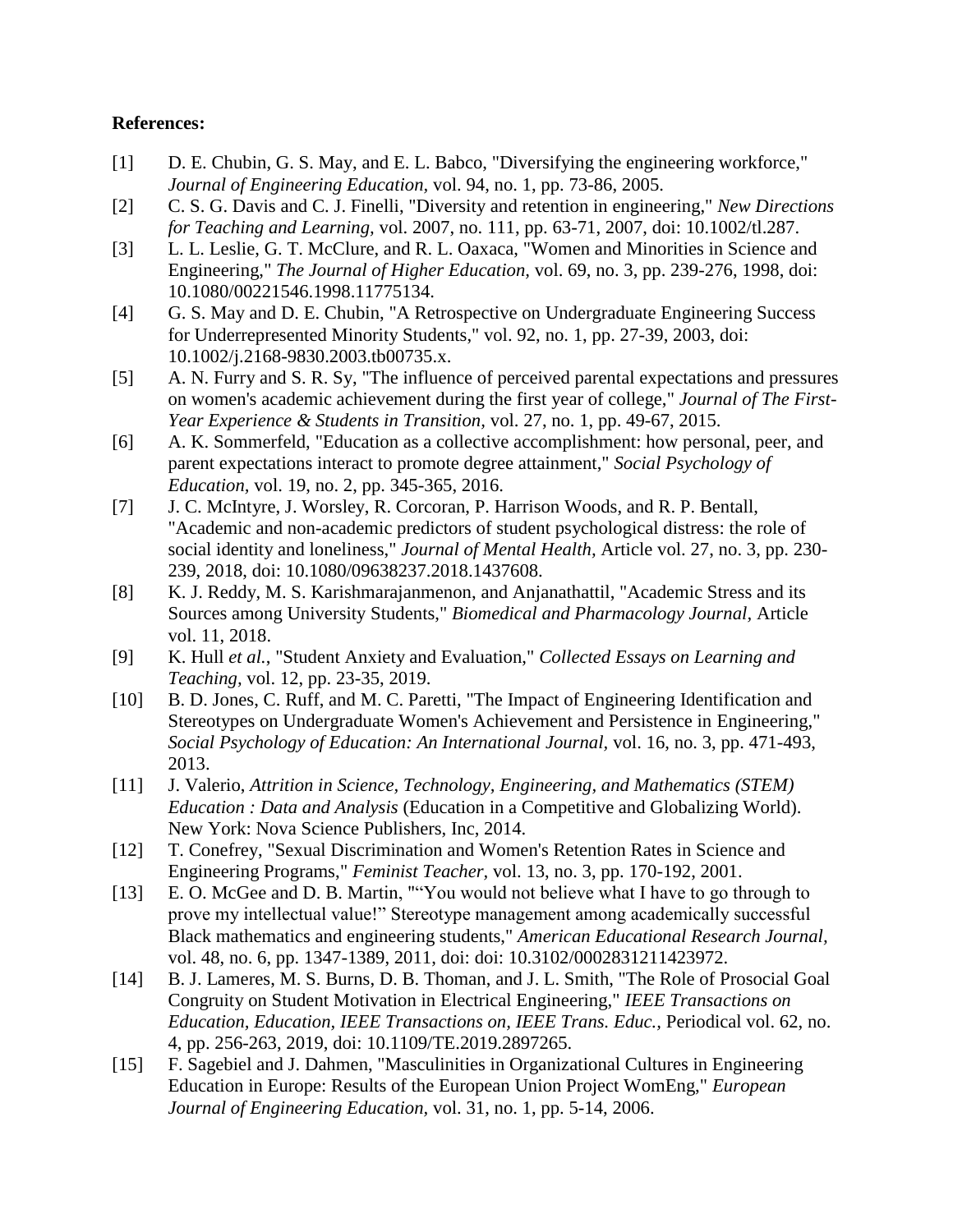- [16] J. Huff, N. W. Sochacka, J. Walther, S. Miller, and J. Sullins, "Examining the Experience of Shame as a Key Mechanism for Socialization in Engineering Education," in *Society for Personality and Social Psychology Annual Convention*, Altanta, Georgia, 2018/03/01/ 2018.
- [17] J. L. Huff *et al.*, "Shame in Engineering: Unpacking the Socio-Psychological Emotional Construct in the Context of Professional Formation," in *American Society for Engineering Education Annual Conference*, Salt Lake City, Utah, 06/23 2018: ASEE Conferences.
- [18] J. L. Huff *et al.*, "Exploring shame in engineering education," in *Frontiers in Education Conference (FIE)*, 2016: IEEE, pp. 1-4.
- [19] R. P. Ang and V. S. Huan, "Academic Expectations Stress Inventory:Development, Factor Analysis, Reliability, and Validity," *Educational and Psychological Measurement,*  vol. 66, no. 3, pp. 522-539, 2006, doi: 10.1177/0013164405282461.
- [20] G. Hackett, N. E. Betz, J. M. Casas, and I. A. Rocha-Singh, "Gender, ethnicity, and social cognitive factors predicting the academic achievement of students in engineering," *Journal of counseling Psychology,* vol. 39, no. 4, p. 527, 1992.
- [21] W. Schafer, *Stress management for wellness*. Harcourt Brace College Publishers, 1996.
- [22] C. W. Struthers, R. P. Perry, and V. H. Menec, "An Examination of the Relationship Among Academic Stress, Coping, Motivation, and Performance in College," *Research in Higher Education,* vol. 41, no. 5, pp. 581-592, 2000, doi: 10.1023/A:1007094931292.
- [23] J. Hunt and D. Eisenberg, "Mental health problems and help-seeking behavior among college students," *Journal of adolescent health,* vol. 46, no. 1, pp. 3-10, 2010.
- [24] K. De Castella, D. Byrne, and M. Covington, "Unmotivated or motivated to fail? A crosscultural study of achievement motivation, fear of failure, and student disengagement," *Journal of Educational Psychology,* vol. 105, no. 3, p. 861, 2013.
- [25] G. Bottesi, A. Martignon, S. Cerea, and M. Ghisi, "Worry and associated cognitive features in Italian university students: Does gender make a difference?," *Personality and Individual Differences,* vol. 126, pp. 38-43, 2018, doi: 10.1016/j.paid.2018.01.016.
- [26] R. N. Carleton, M. A. P. J. Norton, and G. J. G. Asmundson, "Fearing the unknown: A short version of the Intolerance of Uncertainty Scale," *Journal of Anxiety Disorders,*  Article vol. 21, no. 1, pp. 105-117, 2007, doi: 10.1016/j.janxdis.2006.03.014.
- [27] D. Bédard, C. Lison, D. Dalle, D. Côté, and N. Boutin, "Problem-based and Project-based Learning in Engineering and Medicine: Determinants of Students' Engagement and Persistance," *Interdisciplinary Journal of Problem-based Learning,* Article vol. 6, no. 2, pp. 7-30, 2012, doi: 10.7771/1541-5015.1355.
- [28] N. C. Hall and A. Sverdlik, "Encouraging Realistic Expectations in STEM Students: Paradoxical Effects of a Motivational Intervention," (in eng), *Front Psychol,* vol. 7, pp. 1109-1109, 2016, doi: 10.3389/fpsyg.2016.01109.
- [29] R. M. Webb, D. Lubinski, and C. P. Benbow, "Mathematically facile adolescents with math-science aspirations: New perspectives on their educational and vocational development," *Journal of Educational Psychology,* vol. 94, no. 4, pp. 785-794, 2002, doi: 10.1037/0022-0663.94.4.785.
- [30] N. Bayram and N. Bilgel, "The prevalence and socio-demographic correlations of depression, anxiety and stress among a group of university students," *Social Psychiatry & Psychiatric Epidemiology,* Article vol. 43, no. 8, pp. 667-672, 2008, doi: 10.1007/s00127-008-0345-x.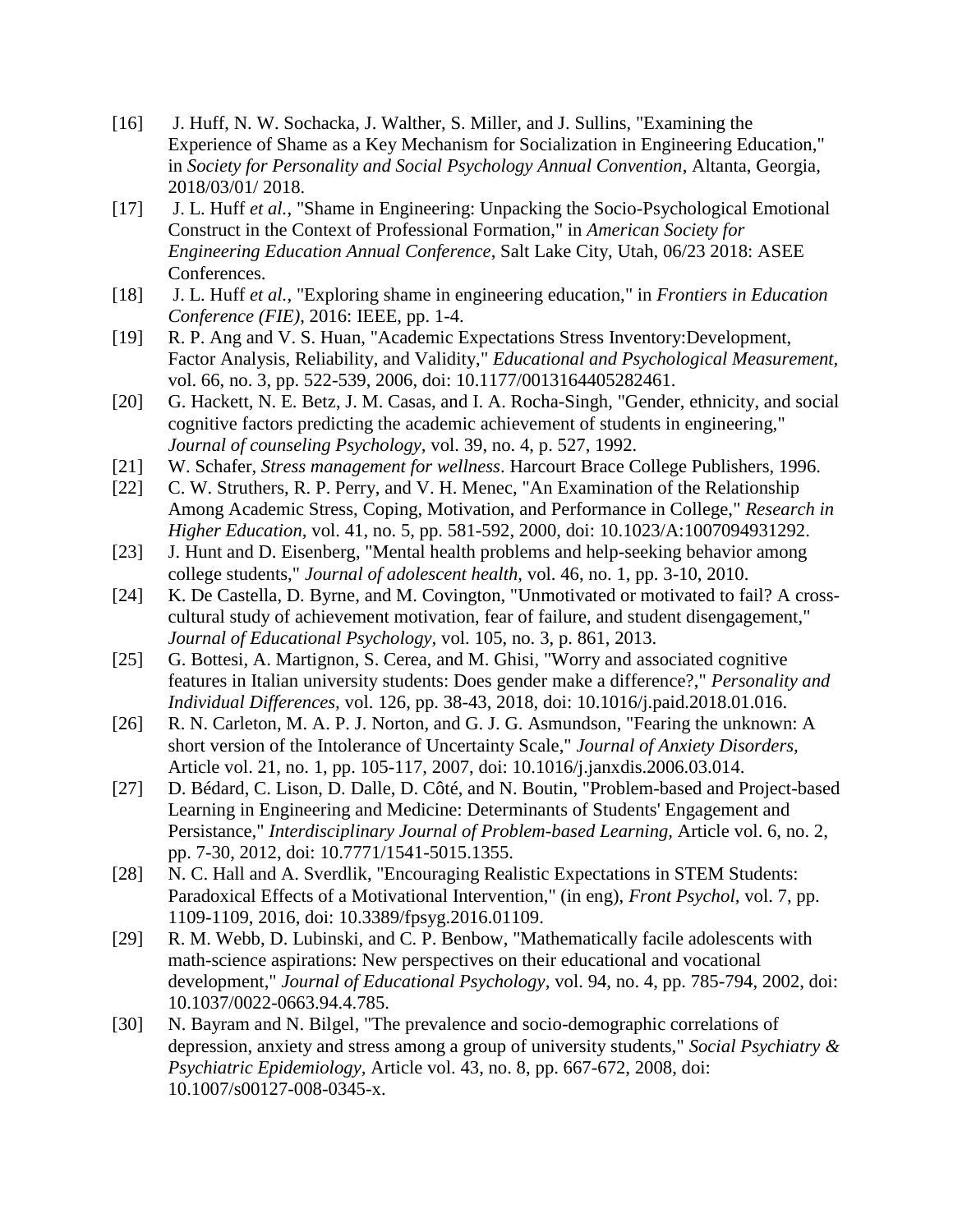- [31] K. Phillips, "Non-traditional minority students," *Research Starters: Education (Online),*  2015.
- [32] S. McClain, S. T. Beasley, B. Jones, O. Awosogba, S. Jackson, and K. Cokley, "An examination of the impact of racial and ethnic identity, impostor feelings, and minority status stress on the mental health of Black college students," *Journal of Multicultural Counseling and Development,* vol. 44, no. 2, pp. 101-117, 2016.
- [33] A. M. Santiago and M. K. Einarson, "Background characteristics as predictors of academic self-confidence and academic self-efficacy among graduate science and engineering students," *Research in higher education,* vol. 39, no. 2, pp. 163-198, 1998.
- [34] K. Diehl, C. Jansen, K. Ishchanova, and J. Hilger-Kolb, "Loneliness at universities: determinants of emotional and social loneliness among students," *International journal of environmental research and public health,* vol. 15, no. 9, p. 1865, 2018.
- [35] L. M. Heinrich and E. Gullone, "The clinical significance of loneliness: A literature review," *Clinical Psychology Review,* vol. 26, no. 6, pp. 695-718, 2006, doi: 10.1016/j.cpr.2006.04.002.
- [36] D. S. Bahmani, P. Faraji, R. Faraji, U. E. Lang, E. Holsboer-Trachsler, and S. Brand, "Is emotional functioning related to academic achievement among university students? Results from a cross-sectional Iranian sample," *Revista Brasileira de Psiquiatria,* vol. 40, no. 3, pp. 290-295, 2018, doi: 10.1590/1516-4446-2017-2434.
- [37] A. Ramirez-Arellano, E. Acosta-Gonzaga, J. Bory-Reyes, and L. M. Hernández-Simón, "Factors affecting student learning performance: A causal model in higher blended education," *Journal of Computer Assisted Learning,* vol. 34, no. 6, pp. 807-815, 2018, doi: 10.1111/jcal.12289.
- [38] N. R. Jackson, "Comparing active and didactic pedagogies in electronic engineering," Electronic Thesis or Dissertation, Staffordshire University, 2018.
- [39] R. M. Vasconcelos and L. S. Almeida, "Academic Expectations for Engineering Freshmen: Gender Differences," in *2018 IEEE International Conference on Teaching, Assessment, and Learning for Engineering (TALE)*, 2018: IEEE, pp. 716-719.
- [40] K. Stansbury, "The Relationship of the Supportiveness of the Academic Environment to the Self-Confidence and Assertiveness in Academic Work for Men and Women Graduate Students in Science and Engineering," presented at the Annual Meeting of the American Educational Research Association, San Fransisco, CA, April 16-20, 1986.
- [41] C. M. Vogt, D. Hocevar, and L. S. Hagedorn, "A social cognitive construct validation: Determining women's and men's success in engineering programs," *The Journal of higher education,* vol. 78, no. 3, pp. 337-364, 2007.
- [42] K. M. Schilling and K. L. Schilling, "Increasing expectations for student effort," *About Campus,* vol. 4, no. 2, pp. 4-10, 1999.
- [43] S. Zoghi, "Engineering Economics and Its Role in The Engineering Curricula," *Proceedings of the ASEE Annual Conference & Exposition,* 2015.
- [44] C. E. Foor, S. E. Walden, and D. A. Trytten, ""I Wish that I Belonged More in this Whole Engineering Group:" Achieving Individual Diversity," *Journal of Engineering Education,* vol. 96, no. 2, p. 103, 2007.
- [45] Committee on Public Understanding of Engineering Messages, *Changing the Conversation: Messages for Improving Public Understanding of Engineering*. Washington, DC: National Academy of Engineering, 2008.